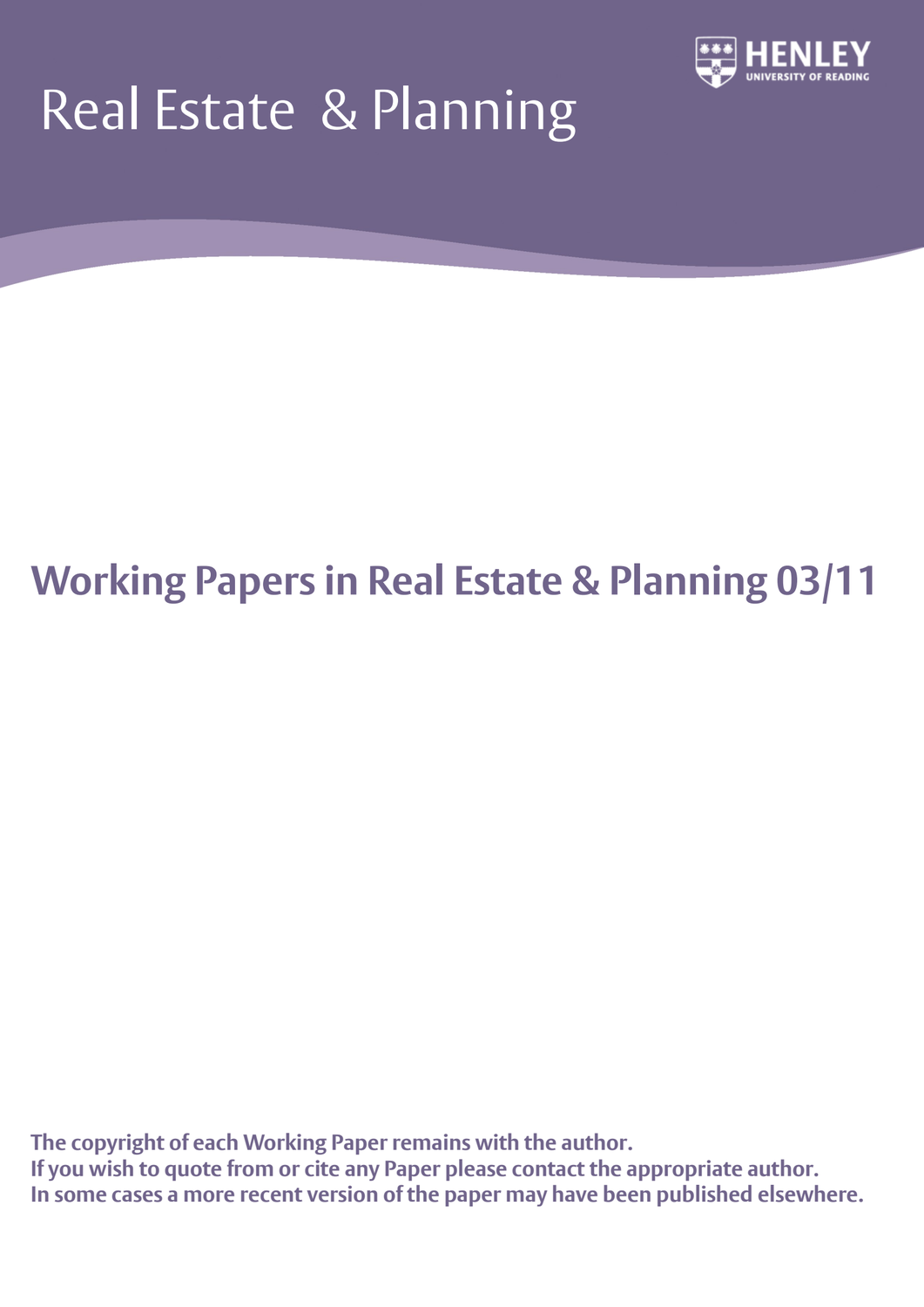### **Understanding the Barriers to Real Estate Investment in Developing Economies**

Professor Andrew Baum and Dr Claudia Murray School of Real Estate and Planning, Henley Business School, University of Reading, United Kingdom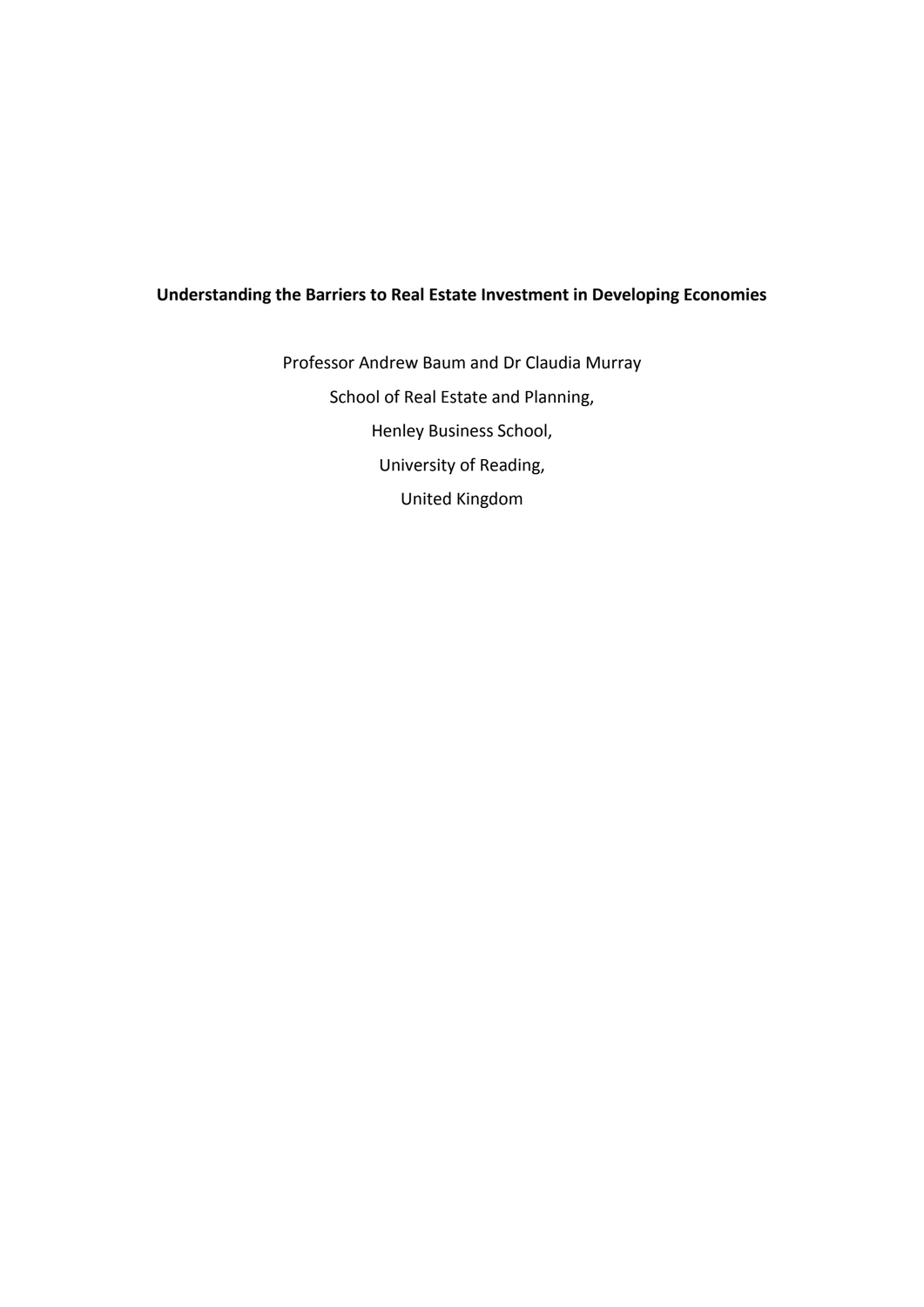#### **Abstract**

Baum (2008a) related the number of real estate funds investing in developing economies to simple economic and demographic variables, and showed that, while the popularity of markets was explained by population and GDP *per capita*, some countries receive more or less investment than the model predicted. Why is this?

In this paper we undertake a literature review to identify the barriers which inhibit international real estate investment. We test our initial findings by questioning property investment professionals through semi-structured interviews. By doing this we were able to verify our list of barriers, identify those barriers which are most likely to affect real estate investors, and to indicate whether there are any real estate-specific variables that create barriers which have not received any academic attention. We show that distortions in international capital flows may be explained by a combination of these formal and informal barriers.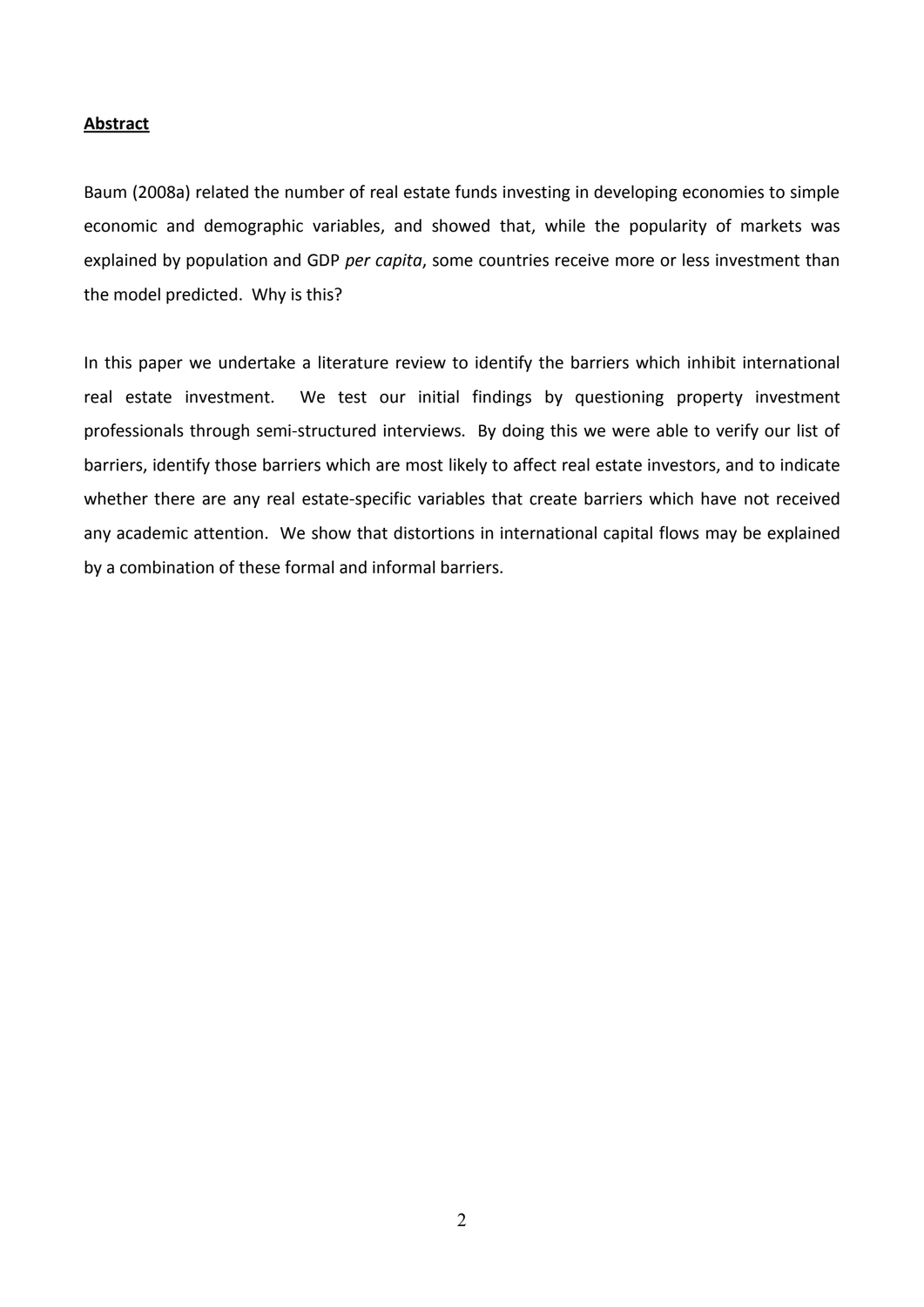#### **Understanding the Barriers to Real Estate Investment in Developing Economies**

#### **1. Introduction: globalisation and investment**

1

Financial globalization has enabled investors to diversify their assets on a worldwide basis, and also to direct risk capital to places where productivity and expected returns are high (Quinn, 1997). During the late 1980s and early 1990s, new technologies facilitated the transfer of funds from country to country and improved the internationalisation of assets (Garrett, 2000, Talalay, 2000, Sassen, 2006). An increased investor appetite for global investment in equities and bonds, and later property, has fuelled this global boom in international institutional investing and has helped to push down barriers to foreign direct investment (FDI).

Figure 1 shows real estate capital flows from source to target country according to data held by Real Capital Analytics (RCA) for 2009. The largest flows were from the USA to the UK, and it is clear that a small number of highly developed economies dominate this map.

In 2009 the stock of global FDI capital was as much as 21% of global GDP (Lahiri, 2009). In addition, FDI and loans (in contrast to shorter term portfolio investments) are the dominant types of investment received by many emerging markets (Daude and Fratzscher 2008), and even though the benefits of FDI to developing economies are still debated in academic circles (Fernández-Arias and Montiel, 1996 and Lahiri, 2009), $^1$  it is both the preferred method of investing in those markets and a sign of a country's attractiveness and growth prospects.

<sup>1</sup> All four issues of volume 18 of the *International Review of Economic and Finance* (2009), to which Lahiri provides an introduction, have been dedicated to the advantages and disadvantages of FDI, particularly in cases where the host country is an emerging economy.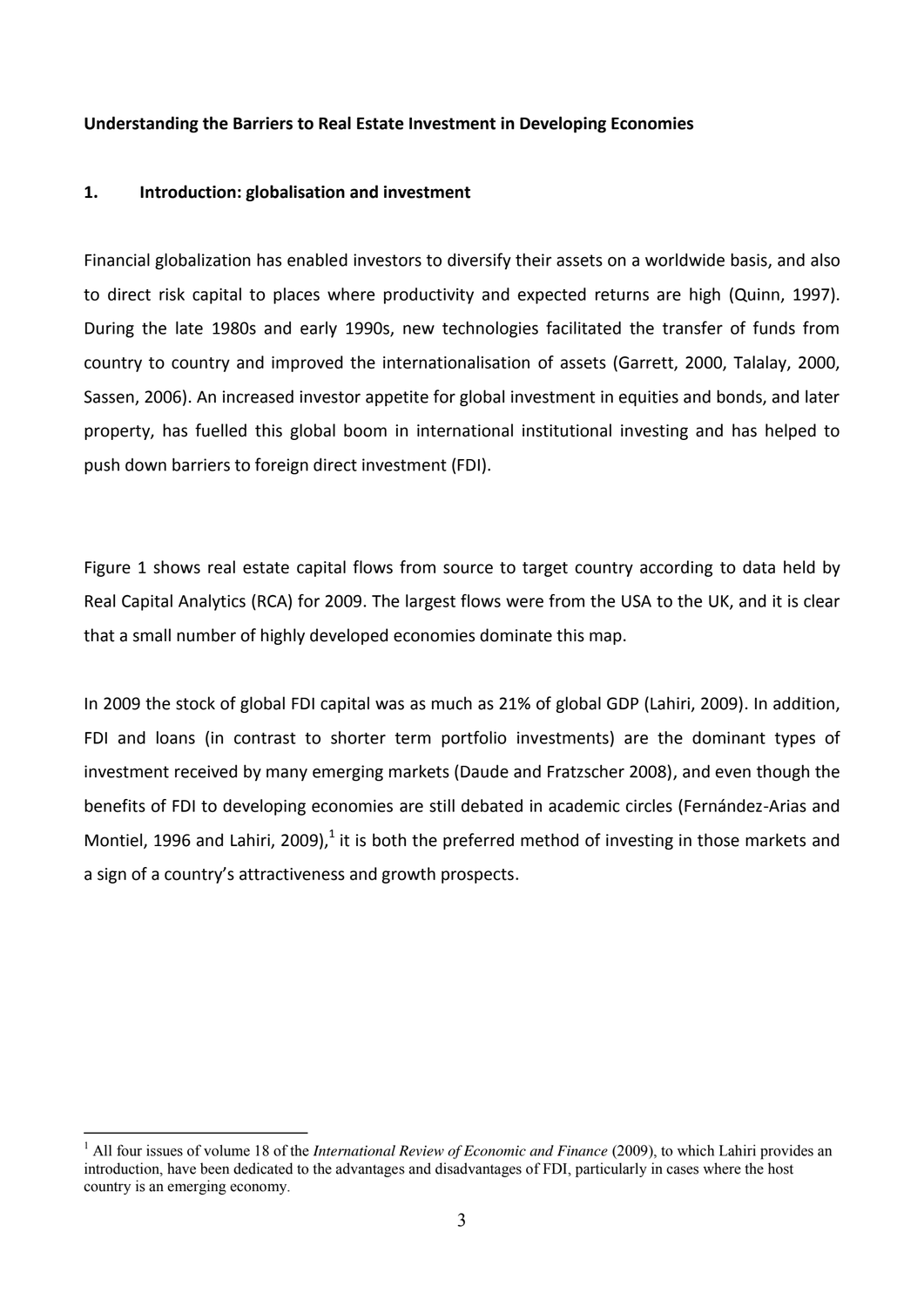### **Figure 1: Real Estate Capital Flows, 2009**



*Source: Real Capital Analytics 2010*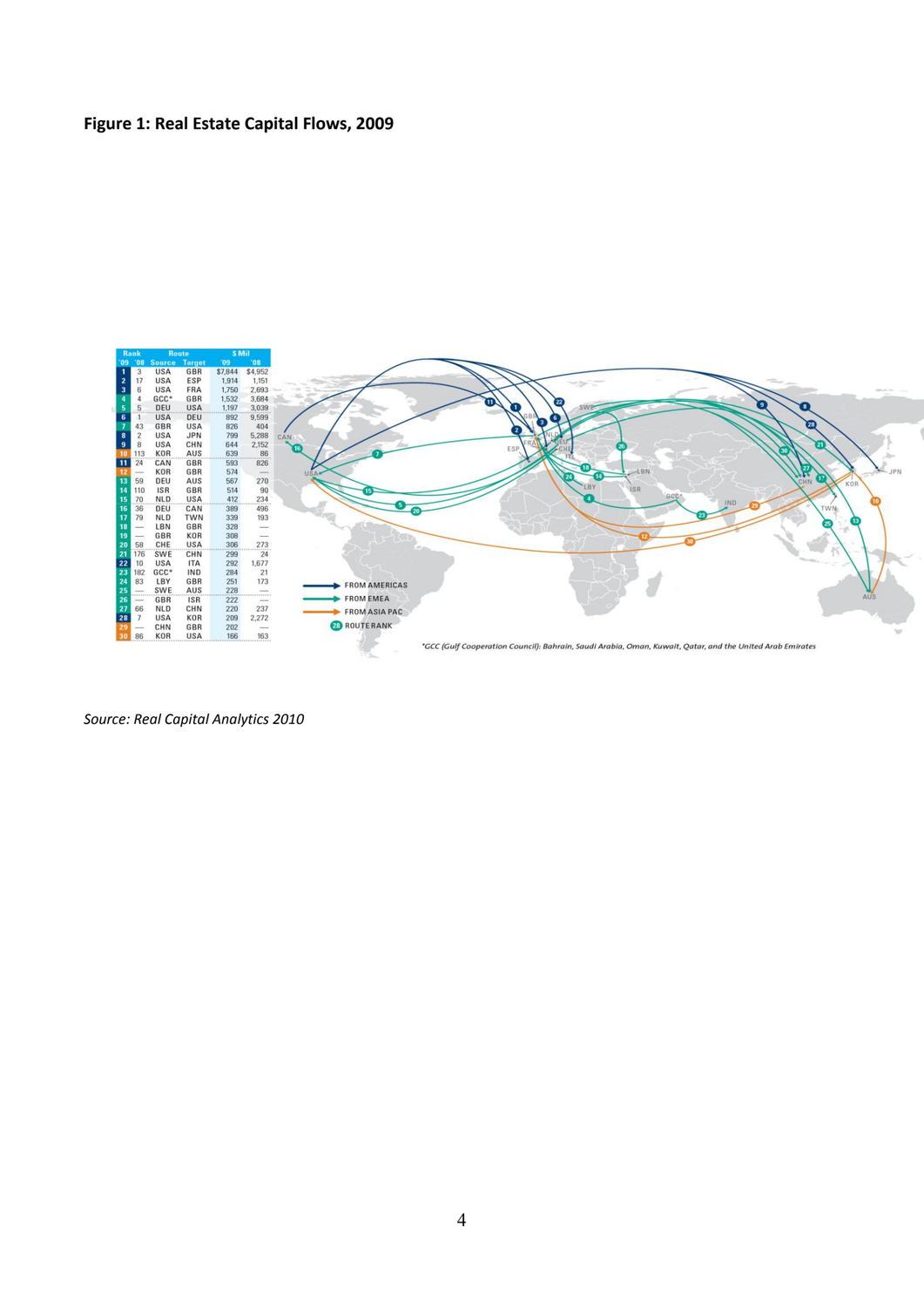In the case of real estate, financial globalisation has helped to create new investment vehicles that solved many of the problems that are characteristic of this asset class (Baum, 2008b). International or cross-border property investment has boomed, and in parallel with this change indirect property investment (investing through securities such as Real Estate Investment Trusts (REITs), and through unlisted funds) has become commonplace. International real estate investment through unlisted funds has included 'core' strategies, through which capital has been allocated largely to developed markets, and 'opportunity funds', which have also allocated capital to developing and emerging markets (Baum, 2009).

As a result, cross-border property investment grew more quickly than domestic investment over the period 2000-2007, as evidenced by various publications by INREV (the Association of Investors in Non-Listed Real Estate Vehicles), private research company Property Funds Research (Property Funds Research, various) and publications by most firms of leading real estate brokers (for example, CB Richard Ellis and Jones Lang LaSalle).

Running in parallel with this development has been a boom in listed real estate markets, especially in the Real Estate Investment Trust (REIT) format, and in the number and value of unlisted property funds. The growth of the listed REIT market is largely a matter of public record, while investing in unlisted real estate vehicles has become an increasingly standard route to attaining international real estate exposure.

The globalisation of business activity was, prior to 2007-8, a continuing process, driven both by the conversion of ownership of successful companies from domestic to multi-national concerns, and by the increasing opportunities offered to corporations and institutional investors and banks to own overseas assets through globally-traded stock markets. The result has been a surge in foreign direct investment, with Asia-Pacific a particular beneficiary. In this region real estate investment (the construction of manufacturing facilities, for example) accounted for more than 40% of all foreign direct investment in the decade to 2001. Both occupier demand and the ownership of corporate real estate facilities have become increasingly driven by the needs of the multi-national enterprise.

European and global cross-border institutional real estate investment also increased in popularity throughout the 1990s. In the City of London, for example, foreign ownership rose from around 4%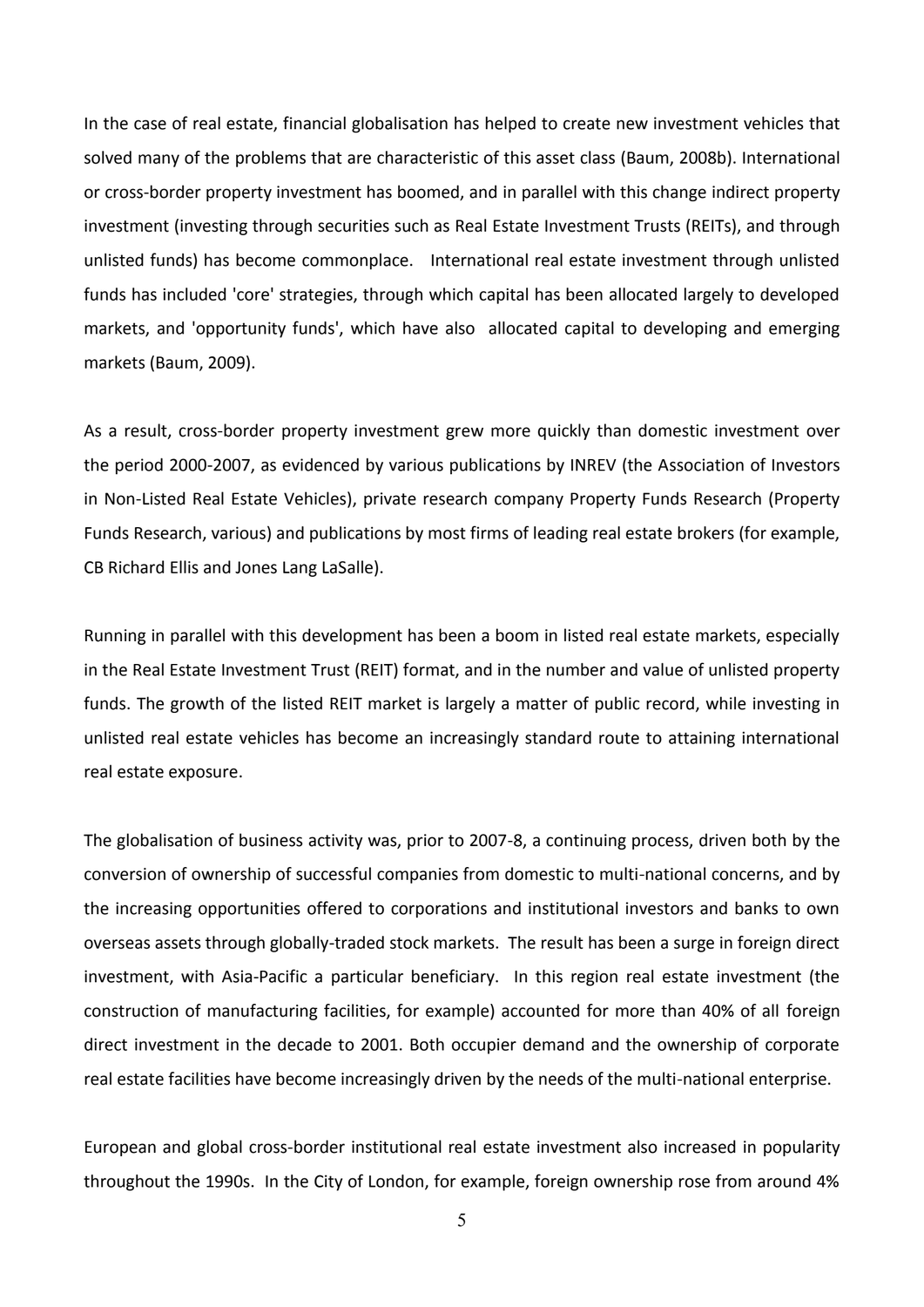in the mid 1980s to 45% at 2006 (Lizieri and Kutsch, 2006). Diversification by institutional investors is a powerful driver of this activity, while other investor groups seek higher returns by playing the global property cycle. If returns going forward in a domestic property market are perceived to be disappointing, capital will look abroad (Moshirian and Pham, 2000). The rise of international benchmarks and improvements in data provision, coupled with globalisation in general and the growth of the international investment house in particular, have added to the appeal of international investment. Sheer weight of money drives some funds such as the Abu Dhabi Investment Authority (with estimated assets of around \$1tr) to place its investments abroad. Others, such as the Government Investment Corporation (GIC) of Singapore, are forced by government regulation to invest outside their domestic markets.

Home bias remains an observable phenomenon. Imazeki and Gallimore (2010), for example, find clear evidence of this even in funds of liquid real estate stocks (portfolio investment rather than FDI). They refer to 'barriers' and to 'deadweight costs' inhibiting an optimal diversification strategy. A deadweight cost (also known as excess burden or allocative inefficiency) is a loss of [economic](http://en.wikipedia.org/wiki/Economic_efficiency)  [efficiency](http://en.wikipedia.org/wiki/Economic_efficiency) caused by [monopoly pricing,](http://en.wikipedia.org/wiki/Monopoly) [externalities,](http://en.wikipedia.org/wiki/Externality) [taxes or subsidies.](http://en.wikipedia.org/wiki/Effect_of_taxes_and_subsidies_on_price) This is likely to affect real estate FDI much more than it affects portfolio investment.

Nonetheless, the world's largest real estate investors have become global investors, albeit relatively recently. According to Property Funds Research data, of the top ten global investors seven have global real estate portfolios and the other three have announced plans to invest in global real estate for the first time. It is now unusual among large investors not to have a global property strategy.

Currency hedging is, however, expensive and difficult to achieve efficiently (Lizieri, Worzala and Johnson, 1998) and vehicles are rarely fully hedged. This problem leaves investors at the mercy of currency movements. Other perceived difficulties, including the dangers of operating from a distance with no local representation, increases the attraction of investing internationally through liquid securitised vehicles and unlisted funds, but remain barriers to international exposure by asset managers.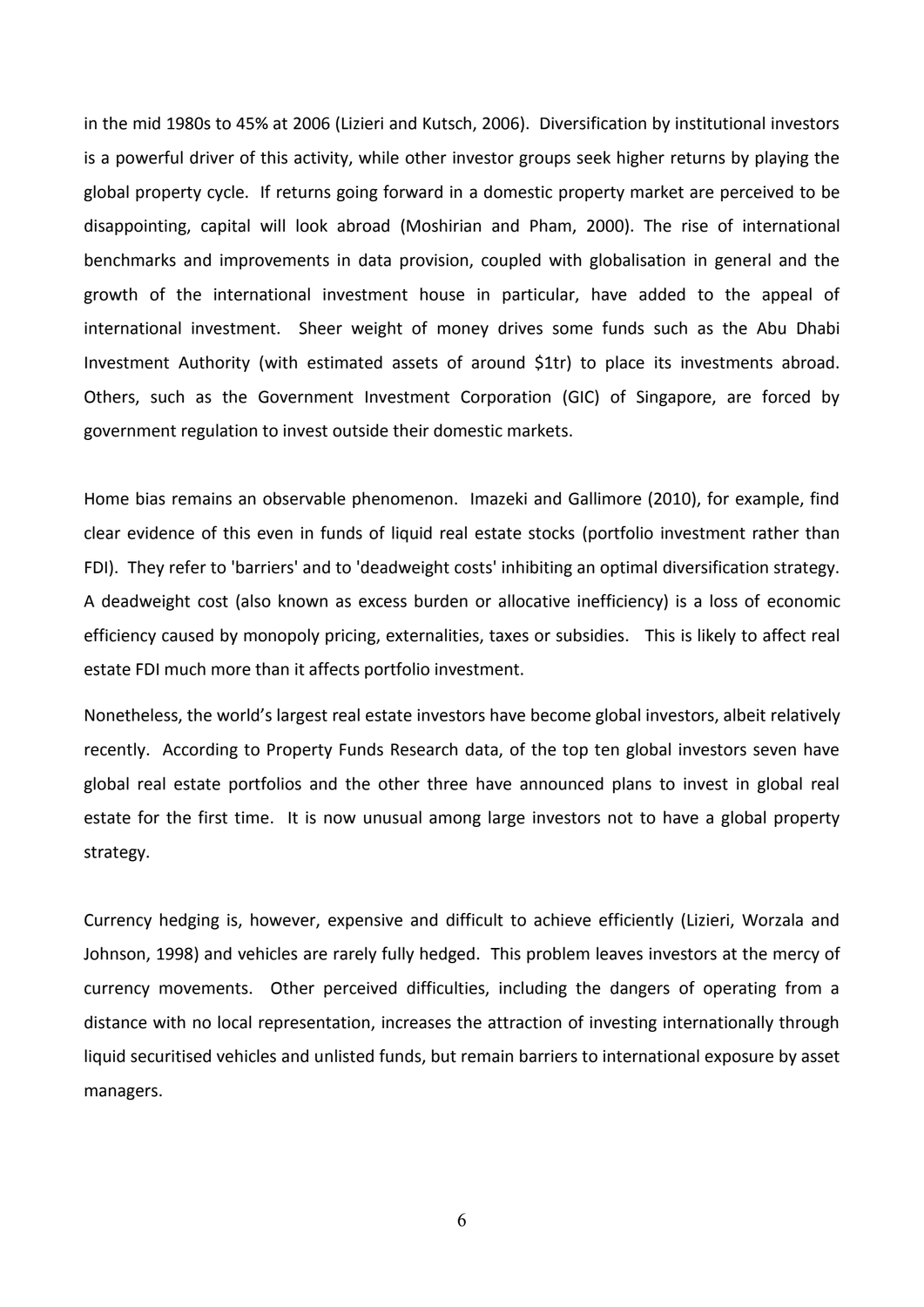Two dominant styles of international real estate investment vehicle have emerged since the 1990s, driving much of the recent international activity. These are distinguished by the objective being pursued. The key drivers for investing outside the domestic property market and buying global property are the increased opportunities for either or both of (i) diversification and (ii) enhanced return. These potential benefits come at a cost of increased complexity of execution. The diversification drive has been characterised by core and core-plus property funds, and the search for return by value-added and opportunity funds. This latter property fund type has commonly explored emerging markets. While some researchers argue the importance of locality amidst the globalisation theories (Leyshon and Thrift, 1997, Daniels, 1996, Talalay, 2000, Sassen, 2006), and others argue that investment in Western Europe, North America and the Pacific Rim still represent the majority in terms of volume of activity (Lizieri, 2009), it is clear from Baum (2008a) that property investment in emerging markets, especially by unlisted opportunity funds, had become common prior to the credit crunch of 2007-8.

Investors and fund managers typically allocate capital to regions and countries before selecting buildings or funds (Baum, 2009). The main arguments for country relevance are to do with the way data (for example, national government economic growth and inflation statistics) is collected and made available, the influence of national regulations, currencies and taxes, and the interaction facilitated by spatial proximity helping to build the trust and rapport which is vital as investors gather market information (Leyshon and Thrift, 1997, Agnes, 2000). For these reasons, geography still matters for portfolio choice, savings and investment, and can have a great influence on investors' decisions and returns (Stulz, 2005). Of course, this is even more relevant in international real estate investing, as spatial characteristics are a key feature of the asset class.

Some countries attract less capital than others as a result of barriers, both real and perceived. In the literature of international trade, gravity equations are widely used to explain bilateral trade flows in terms of GDP, distance and other factors that can be considered as barriers, such as language, technology and available information between countries (Garmaise and Moskowitz, 2004; Portes and Rey 2005, Daude and Fratzscher 2008). However, gravity formulae have their shortfalls mainly to do with variables omitted from the model (Anderson and Van Wincoop, 2003), and they do not fully explain asymmetries found in cross-border investment, particularly as they relate to developing economies.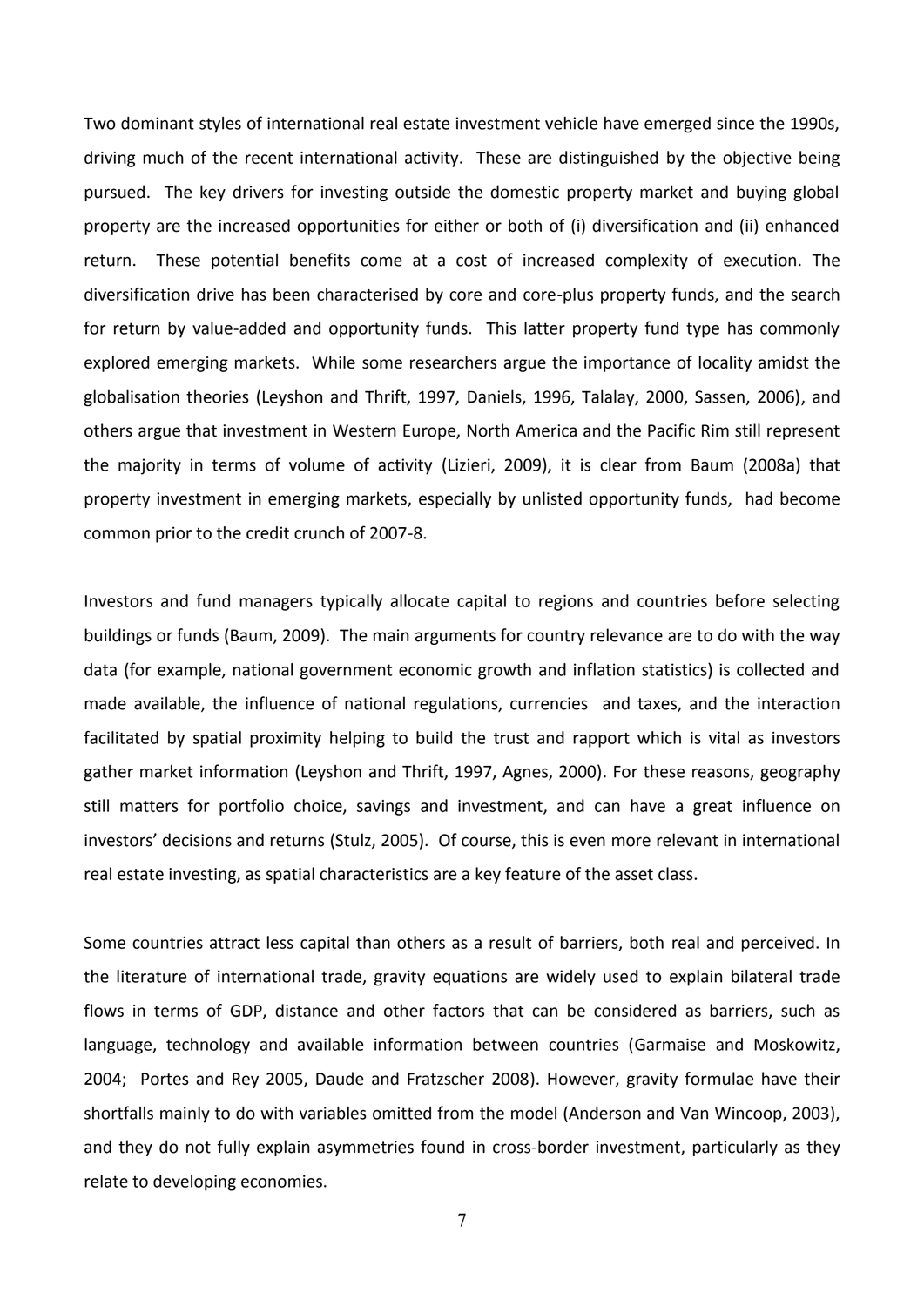Geographers argue the relevance of locality and the existence of barriers, and this argument is also supported by rudimentary economics. Markets, costs, competition and government regulation are seen as the four pillars of globalisation. It is argued that foreign direct investment is usually attracted to large local markets with good local labour (Daniels, 1996, Case *et al*., 1999, Hoesli *et al*, 2004) and with low entry costs. Barriers to international investment create costs, both direct and indirect.

The production of high quality real estate needs to be financed through large scale equity and debt capital. This is especially required in emerging and developing markets which are short of such real estate capital. This requires entrepreneurship represented by equity capital or foreign direct investment (FDI). If actual and perceived barriers to investment influence investor behaviour, then large and more advanced economies will dominate real estate FDI, and (given the relevance of real estate investment and, especially, real estate development as a driver of economic development in emerging markets (Lapoza, 2007), a levelling-out of economic prosperity may be inhibited. We should therefore be concerned to understand the barriers to cross-border real estate investment, both real and perceived, for the benefit of investors seeking diversification and return, and for the benefit of governments seeking to promote domestic economic development.

This paper is divided into four parts. Following this introduction, the second part summarises our objectives and research method. In the third part we discuss formal and informal barriers to international investment, and modify these findings for the real estate market by reference to a set of interviews with investors. In the fourth and final section we conclude by summarising the barriers that affect real estate FDI and summarise the academic and practitioner views of the importance of these barriers.

#### **2. Research objectives and method**

Our research is designed to add to previous studies of investment barriers and to focus this work in the context of real estate FDI, and in particular to focus investor's attitudes towards developing economies. Our *aim* is to address those barriers and to identify their relevance to investors' decisions in relation to real estate investment (including development as a form of investment) in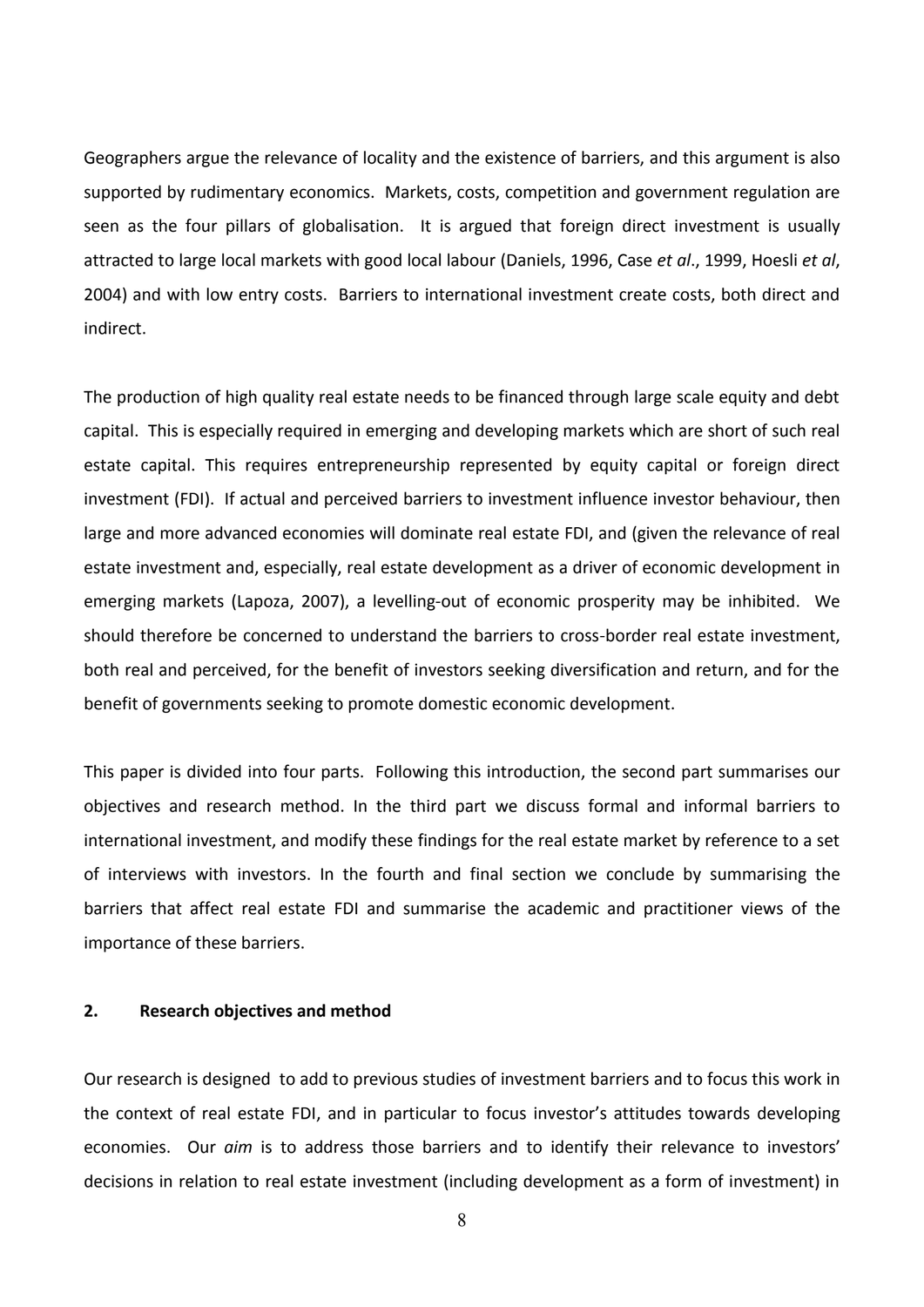developing economies; why some countries receive real estate capital and others do not; how investors make their decisions; how much they know about barriers, and in particular which barriers they consider more important.

We first undertake a literature review to identify the barriers which inhabit the general world of international investment. We then focus on those barriers that appear particularly relevant to real estate. We set out a classification of the formal barriers that are embedded in the country's laws and regulations and the informal barriers related to political and cultural issues.

We conducted 20 semi-structured interviews with experienced real estate fund managers, lenders and investors, largely UK- or USA- based. We were interested in confronting real estate practitioners with academic studies of barriers to general FDI in order to find out which barrie rs were considered especially relevant to this asset class. To do this we used a semi-structured questionnaire including a list of barriers drawn from the academic literature and asked interviewees to rate them using a scale of 1 to 5, with a score of 1 indicating a low or unimportant barrier and a score of 5 indicating a high or important one. The questionnaire also included questions on politics, cultural and geographical issues which were used to prompt illustrations of their experiences in emerging markets. Each interview, which lasted between 40 and 60 minutes, was recorded and then transcribed. We then looked for common themes and average scores, and barriers were grouped and ranked.

#### **3. Formal and informal barriers to foreign direct investment: a review**

'Push and pull factors' are terms used in economics to explain international capital flows. Push factors can be related to the lack of lending in the investors' country, while pull factors are related to the risk-return relationship in the host country (Montiel and Reinhart, 1999). While push factors explain external reasons why investors choose to go abroad or not, pull factors can help to explain geographical asymmetries in capital flows. Pull factors include some counter-cyclical policies that some countries apply when faced with a surge in the inflow of capital, for example capital controls.

Some countries try to eliminate or lessen the impact of the barriers that are most likely to isolate the local market from the global capital market. These barriers have been classified by academic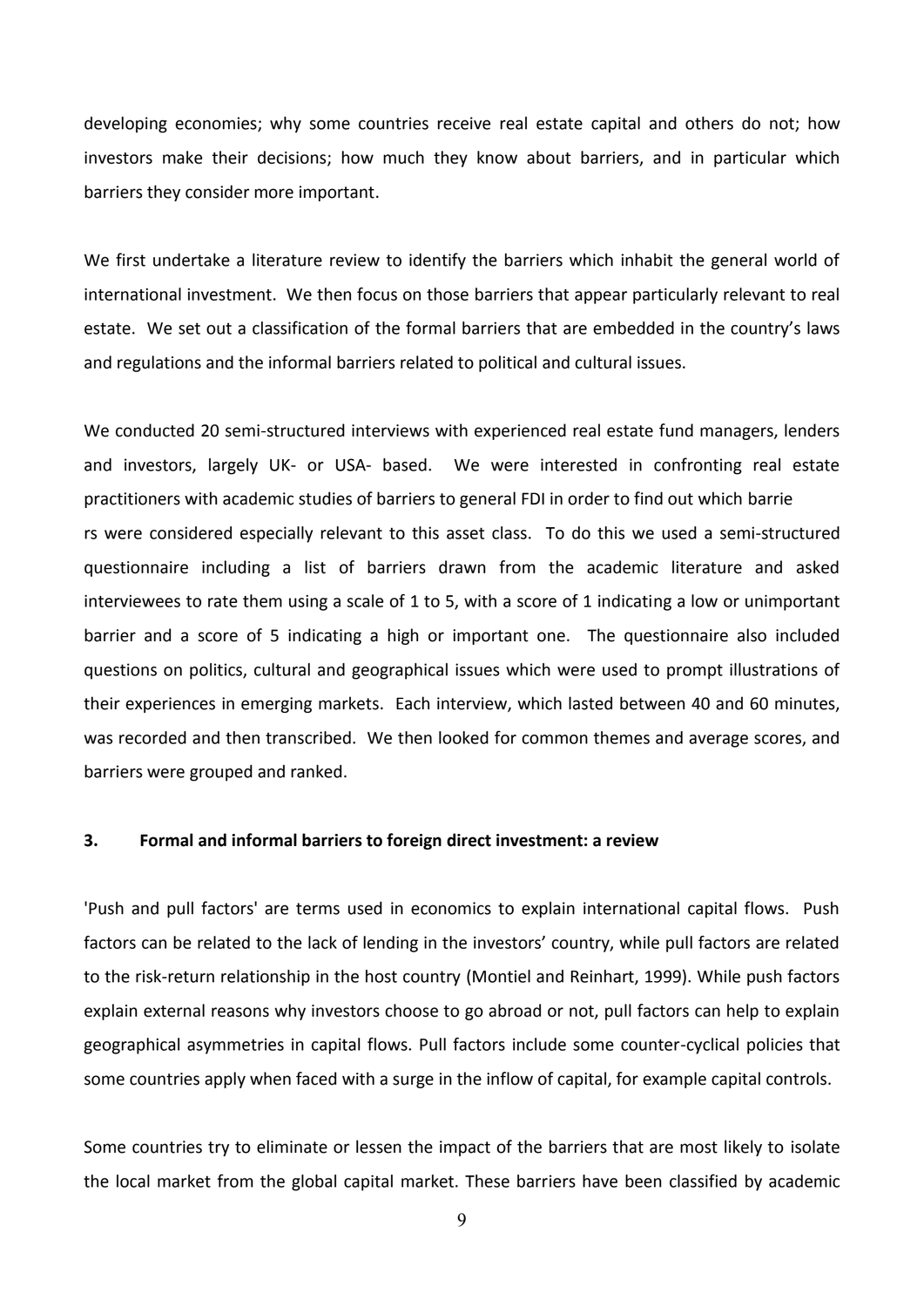work as *forma*l and *informal* or direct and indirect barriers. The formal or direct barriers are those that primarily affect the *ability* of foreign investors to invest in emerging markets, for example in the form of taxes and laws; the informal or indirect barriers are those that affect investor's *willingness* to invest, mainly due to reservations regarding cultural or political issues (Nishiotis, 2004). In an investment context, we offer the view that formal barriers are *known variables* which *will* affect either the ability to invest or the net return delivered; informal barriers represent *risks* which *may* affect the ability to invest or the net return delivered.

Previous studies have listed barriers affecting the trading of goods, the setting up of companies, the openness of the markets or a mix of all. The most important barriers to global equity market integration are said to be poor credit ratings, high and variable inflation, exchange rate controls, the lack of a high-quality regulatory and accounting framework, the lack of sufficient country funds or cross-listed securities, and the limited size of some stock markets (Bekaert, 1995).

While the academic work addressing formal and informal barriers is rich, Eichengreen (2001) provides the only overview we have located, although this paper is not intended as a comprehensive literature review on the subject. Furthermore only some barriers listed by Eichengreen (2001) or Bekaert (1995) affect real estate, which tends to be different from– in particular, less liquid than - other investments.

Lahiri defines FDI as *"a long-term investment by a non-resident, but with control (a 10% or greater share)"* (2009, p.1) and explains that there are different types of FDI, ranging from the development of new buildings, expansion of existing ones, acquisitions of companies and, in the case of multinationals, mergers and relocations. It can be deduced from this that the barriers to investment between the parent and host country will be different depending on the type of investment contemplated. For example, tax incentives that a multinational receives for relocating its manufacturing plant to a host country have been known to be more substantial than those received by an insurance company investing in commercial property in the same country (Lahiri, 2009). On the other hand, other costs such as transport and the level of skills of the working population are not likely to be a barrier to real estate investment, but will be a deterrent for producers. Working from this broad overview, we next focus on separating the formal and informal barriers.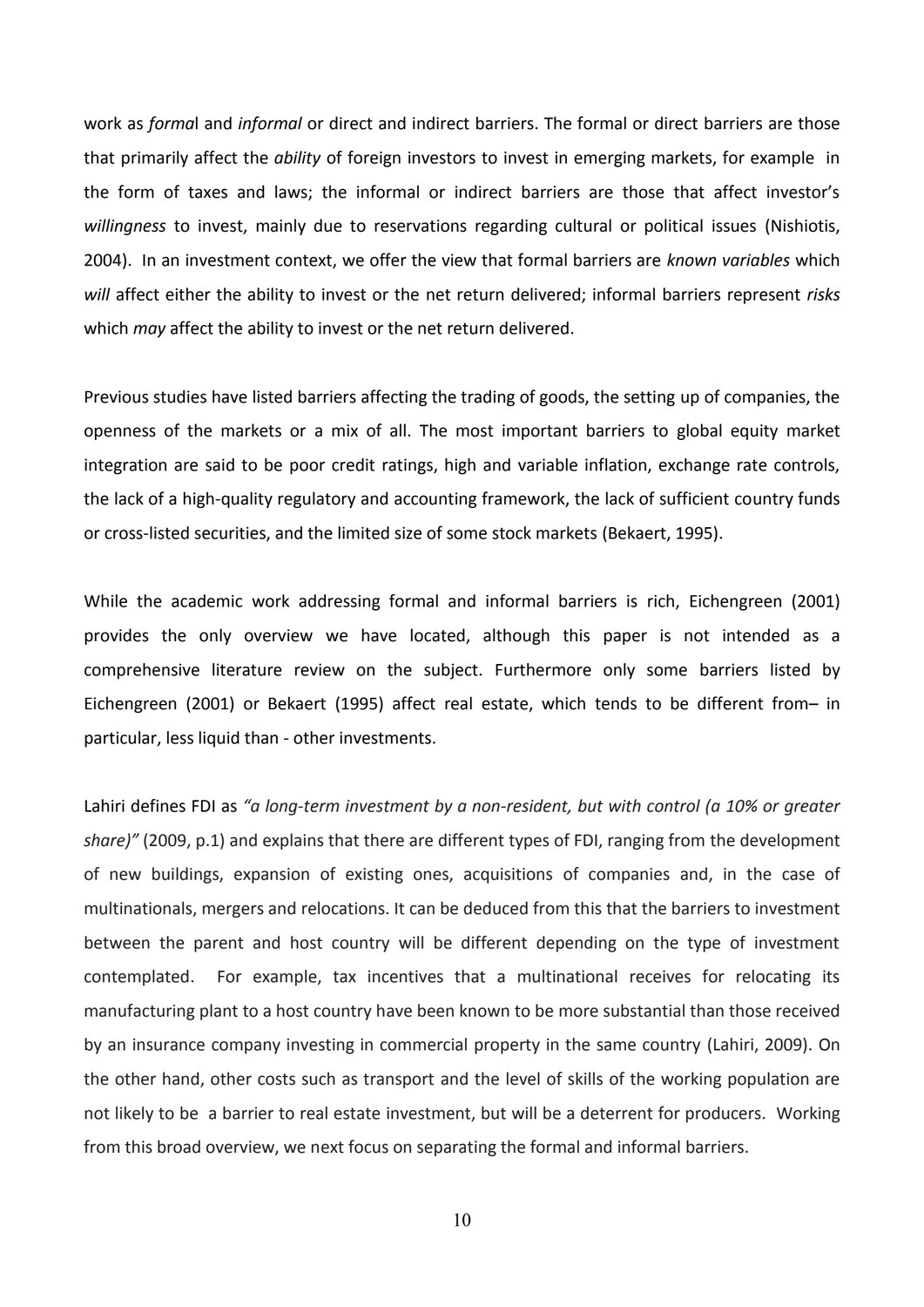#### 3.1 Formal barriers

Given our definition of formal barriers, it is clear that they must include restrictions on the removal of capital and legal barriers which relate to the foreign ownership of local assets. For the purpose of our survey we presented a list of all formal barriers drawn from our academic literature review that are likely to occur in real estate investments, and asked interviewees to rank them according to their importance and how likely they were to deter them from investing in that country. We also asked them to justify their view.

#### *3.1.1 Restrictions to capital accounts*

Capital controls affect the ability of investors to repatriate their investment. If domestic savings are scarce in the host country, it is likely that capital account transactions will be restricted. A common direct restriction could be the imposition of a minimum period of investment (Bekaert, 1995); less common are absolute bans on the removal of capital from domestic banks. It follows from this that restrictions on international financial flows are less prevalent in high-income countries with large domestic savings (Eichengreen, 2001) and more common in developing economies. Although recent research has shown that capital controls do not affect the inflow of FDI (Montiel and Reinhart, 1999), our survey shows that real estate investors consider restrictions to capital accounts to be a very high barrier indeed.

Among those who gave a high rank to the issue was an experienced global fund manager who used to work for a large insurance company and is now founding partner of an investment firm. He explained that some years ago his firm invested in China and decided later to double the investment in that country. Political and legal changes during the period of ownership of the asset meant that it unexpectedly took two years to repatriate the capital.

#### *3.1.2 Legal barriers*

Legal barriers arise from the different legal status of foreign and domestic investors. This could be in the form of ownership restrictions, which will clearly affect real estate investors (Bekaert, 1995). For example, governments in both developed and developing countries often impose ownership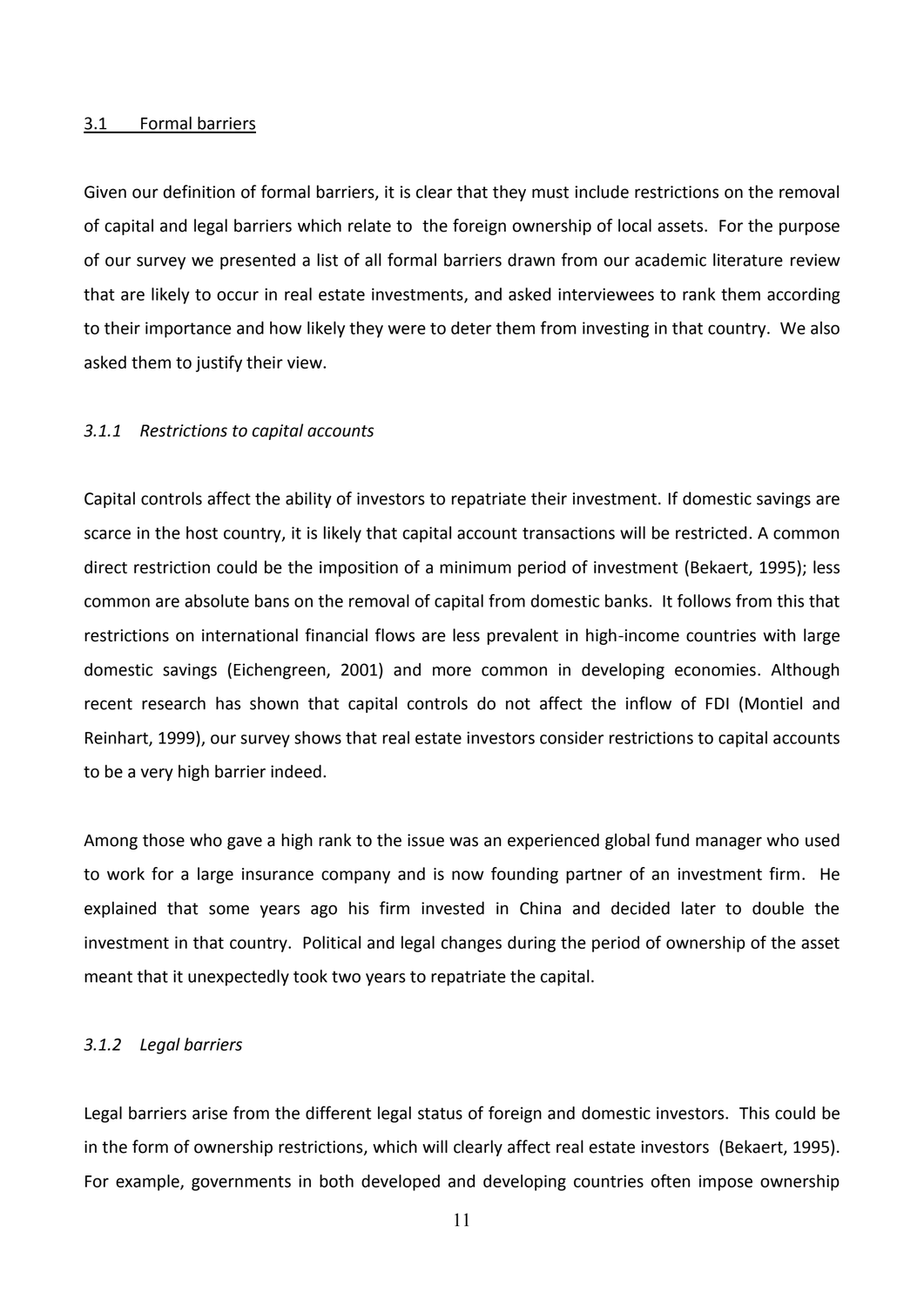restrictions as a means of ensuring domestic control of local firms, especially those firms that are regarded as strategically important to national interests (Eun and Janakiramanan, 1986).

By analysing data from 16 different countries including developed and developing ones, these authors explain that even within the same country the fraction of equity that can be held by foreigners can be uniform across all firms, can vary across different industries with some industries closed to investment by foreigners, or it could be the case that foreign investment is banned from the country completely.

The degree to which this restriction applies to real estate ownership varies greatly, and research in this area is usually done case by case, given that there are often differences in practice *within* countries as some land is more sensitive to nationalist protectionism. (A newsworthy and extreme example of ownership restrictions affecting real estate is the expropriation of 'foreign-owned' land in Zimbabwe.) As explained by one of our interviewees, a lawyer from a prominent international firm with experience in the Latin American real estate markets, there are restrictions on ownership around coastal areas in Brazil which usually force foreign investors to find a local partner. And this is not a problem that is restricted to emerging economies. A fund manager interviewee recalled having to find a local partner in order to acquire a property asset that is was close to a military base in Switzerland, where the government had imposed restrictions on foreign owners. The general view in our survey is that these types of restrictions can often be solved by finding a local partner. For large global investment firms that have offices and are sometimes considered as 'local' in more than one market this may not be a serious issue.

#### *3.1.3 Taxes and costs*

The residence principle means that incomes from the foreign and domestic income sources of residents of one country are taxed at equal rates, while incomes of non-residents are tax exempt (Razin *et al* 1998). However, as this author explains, this idealised tax structure is often altered, thus affecting capital flows. Counter-cyclical policies mentioned above in the context of control of capital accounts (push and pull factors) can also include tax benefits designed to attract foreign investment, for example in cases when countries need to increase FDI.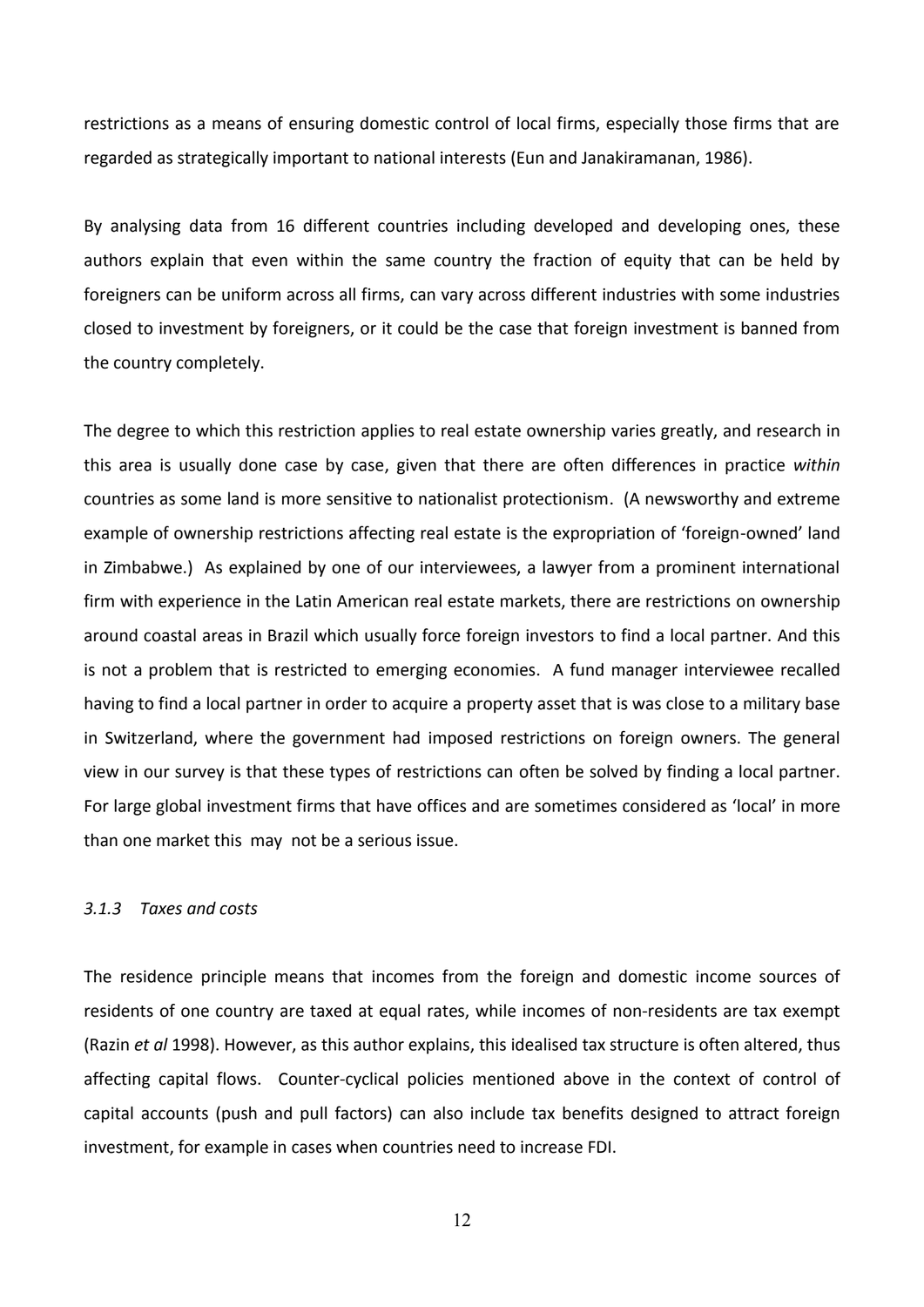Academic studies concentrate on differences in the taxation of capital gains and repatriation of capital (Demirguc-Kunt and Huizinga, 1992). After analysing 18 developing countries, these authors conclude that developing countries should promote a policy of lighter taxation on capital gains than on repatriation of capital in order to avoid discouraging long term investment.

The costs associated with holding foreign securities in a portfolio include transaction costs, information costs and differential taxation. Researchers have created models that measure the impact of these costs on investment. Black (1974) and Stulz (1981) built their analysis based on a two-country (domestic/foreign) single period model, taking into account transaction costs, information costs and differential taxation. Both models show that the global market portfolio will not be efficient for any investor in either country. Stulz also shows that some foreign securities may not be held at all in the domestic investor's portfolio, and Imazeki and Gallimore (2010) find a strong domestic bias in funds of real estate securities due to 'deadweight costs' and other barriers. The academic evidence suggests that high entry costs and taxation are both deterrents to investing in a foreign country.

In our survey, however, the majority of interviewees considered costs to be a relatively weak barrier to cross-border real estate investment. In emerging markets in particular, entry costs can be compensated for by high expected returns (implying that interviewees expect there to be some market inefficiency, otherwise prices would be bid up by locals); and the expected holding period for real estate FDI (as opposed to portfolio investment) is sufficiently long for costs to be effectively amortised. Interviewees considered this to be a high barrier only where there was no possibility of finding a local partner.

#### 3.2 Informal barriers

Informal barriers to international investment arise because of differences in available information, accounting standards and investor protection. There are also risks that are especially important in emerging markets such as currency risk, political risk, liquidity risk, economic policy risk and macroeconomic instability (Bekaert and Harvey, 2002, Nishiotis, 2004). Title risk (referred to in Baum, 2009) is a specific real estate issue that we can add to this group.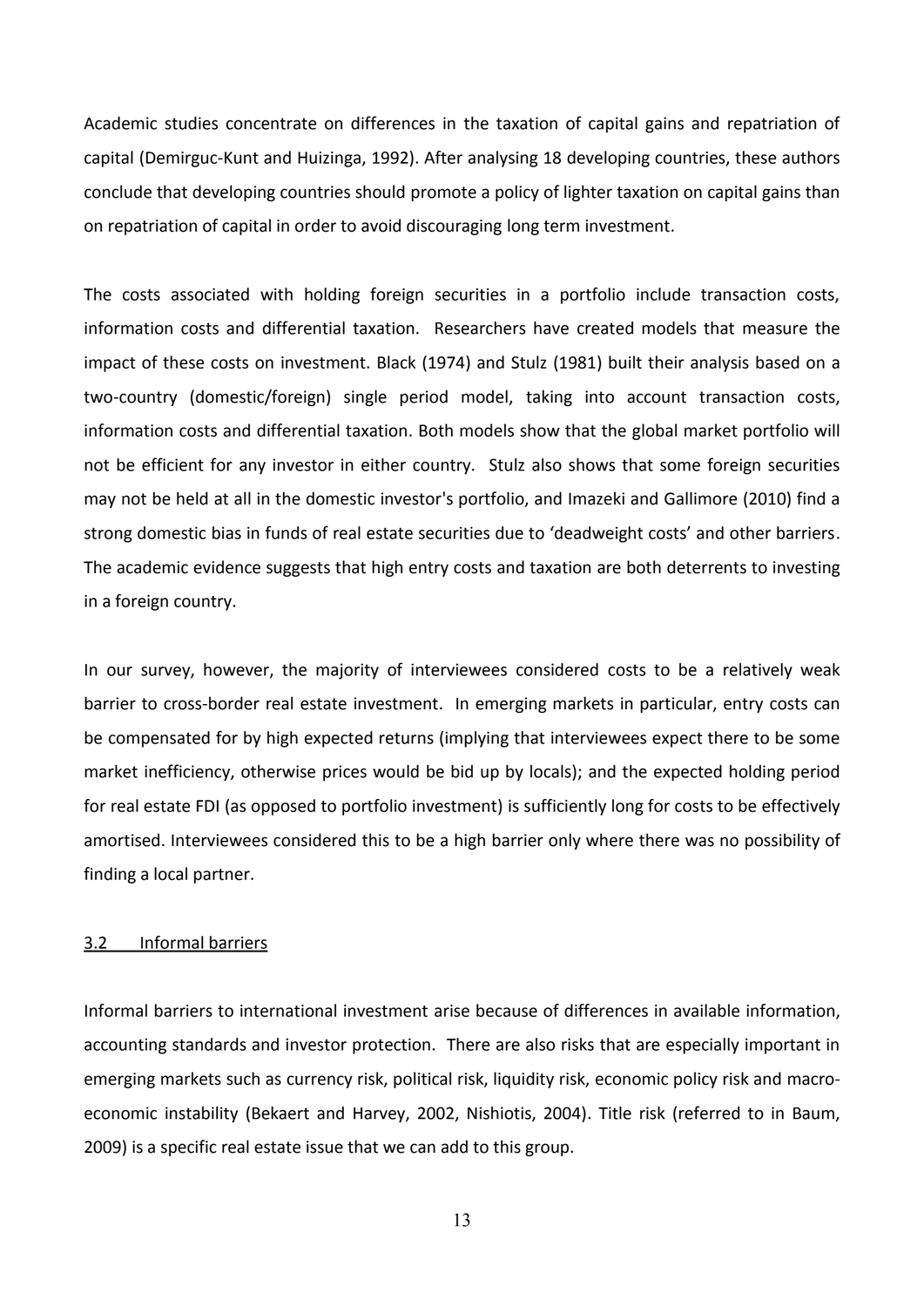#### *3.2.1 Political risk*

Politics can influence economic decisions and the country's degree of openness to foreign investment. For example, some authors argue that democratic governments are less likely to impose capital controls (Brune et al., 2001, Quinn et al., 2001). This is explained by the fact that democracy delivers increased civil liberties and improves the citizens' ability to press for the removal of restrictions on their investment options (Eichengreen, 2001). From these authors it can be inferred that investors will be deterred from investing in non-democracies.

In our survey most interviewees considered unattractive political regimes to be a medium to low strength barrier to real estate investment. Among those who gave a medium to low rank to this issue was a director of a large UK bank with experience in international lending. He pointed out that dictatorships have the ability to change all the rules completely, and it was supposedly much harder for democratic governments "*to renege on a certain set of rules that everybody understands*". However, he did not consider political regimes to be a high barrier, as he believed that authoritarian regimes can be even clearer in their pro-capitalist and pro-investment policies than democracies.

A fund manager agreed: "S*ome authoritarian states can be stable and some democracies – say Greece – can prove to be risky".* However, he agreed with the academic view that (all things equal) *"you will go for the more stable democratic regime, simply because you are more likely to get a reliable legal framework and because democracies by their very nature tend to have less abrupt changes in direction.*"

Among those who regarded this as a medium rank issue was a fund manager who stated that the barriers were not so much related to the political regime as to the legal structure, the attitude of the political class to business and economic growth and its attitude to foreign investment. The specific concern expressed was to do with the potential imposition of capital controls. Another investor considered politics a barrier based on his previous experience, stating that he had experienced changes of government where new restrictions were imposed that affected property, although this can affect domestic investors equally badly. This position reinforces the view that economics and demographics (population, wealth and growth) are strong drivers for investment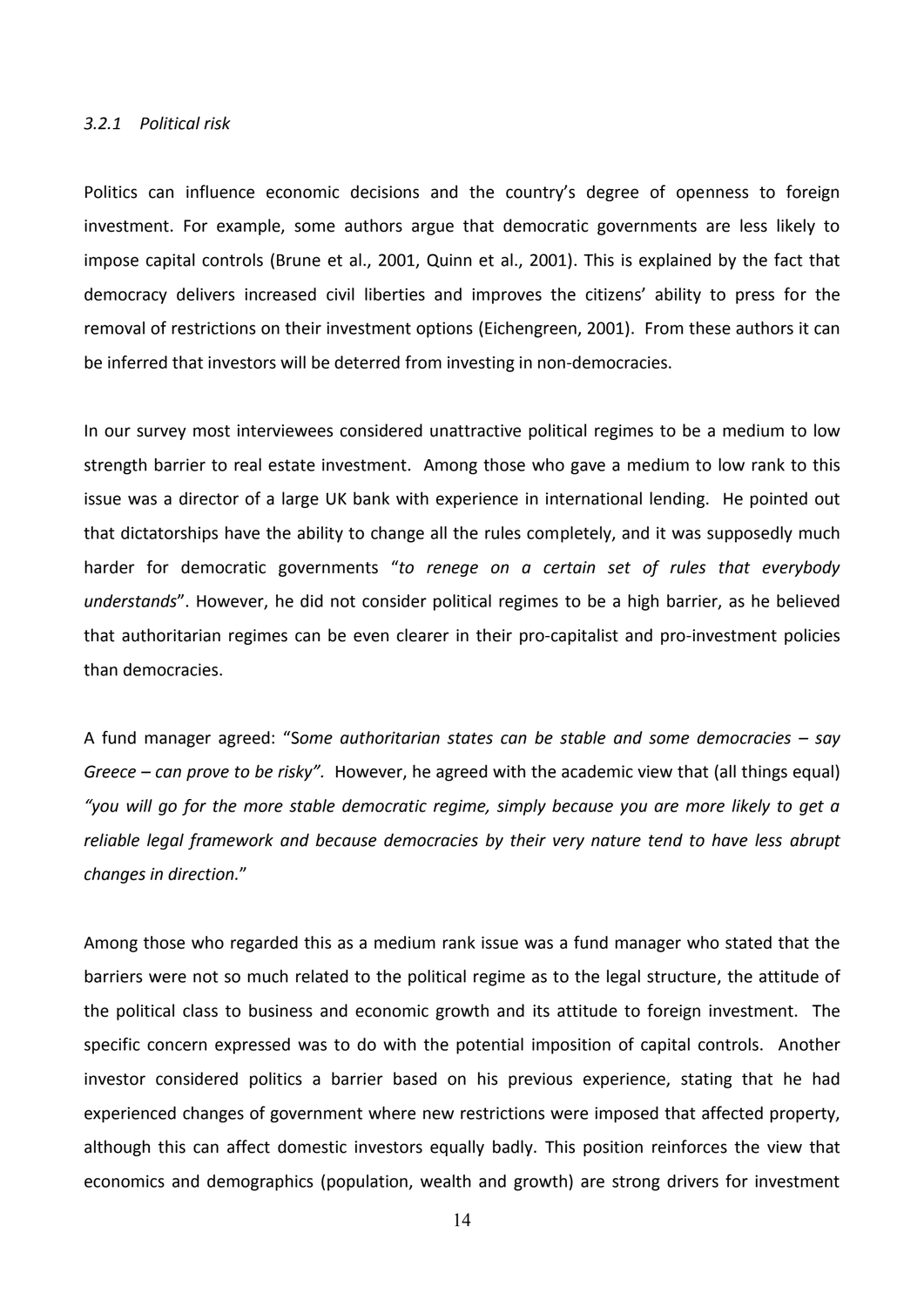(Baum, 2008) and that informal barriers have relatively little effect where such drivers exist. The relationship between politics (for example the degree of democratization), financial reforms and future economic growth have been widely studied by Quinn (1997, Quinn et al., 2001).

Academic research also highlights the importance of pressure from powerful groups within countries. The most important difference between emerging and developed markets is the much more prominent role of politics in emerging markets and their larger public sectors, which can act as pressure groups (Bekaert and Harvey, 2002). Pressure groups are at the heart of political instability and can add substantial risk premiums to returns and therefore deter foreign investment.

In this regard investors are concerned about groups with government influence. The head of a USbased real estate fund that also invests in infrastructure pointed out that this can be an extremely politicised area to invest due to the power of lobby groups.

#### *3.2.2 Institutions, the rule of law and corruption*

North (1990) distinguishes between formal institutions (laws, rules) and informal behaviour. The state is the third party enforcing the law and confronting the trade-offs between disorder, control and constitutional liberalism. The author's main argument is that if political efficiency is guaranteed, property rights are respected and economic efficiency can be achieved (North, 1990). The ways in which these institutions are constructed vary greatly from country to country (Fukuyama, 2004) and the main aim of comparative economics is to study these differences and their effect on investment.

To measure this effect, academics have focussed on a range of indicators including political stability and political regimes, civic activities and property rights, and corruption. The literature referring to the quality of institutions and economic growth is therefore extensive (for a review see Aron, 2000), but the most interesting point for the purpose of our study is that academics have been divided in terms of the effect that corruption can have on a country's economy. Some argue that FDI is not affected by it, while others point out that corruption deters investment (Aidt, 2009, presents the latest discussion of the topic).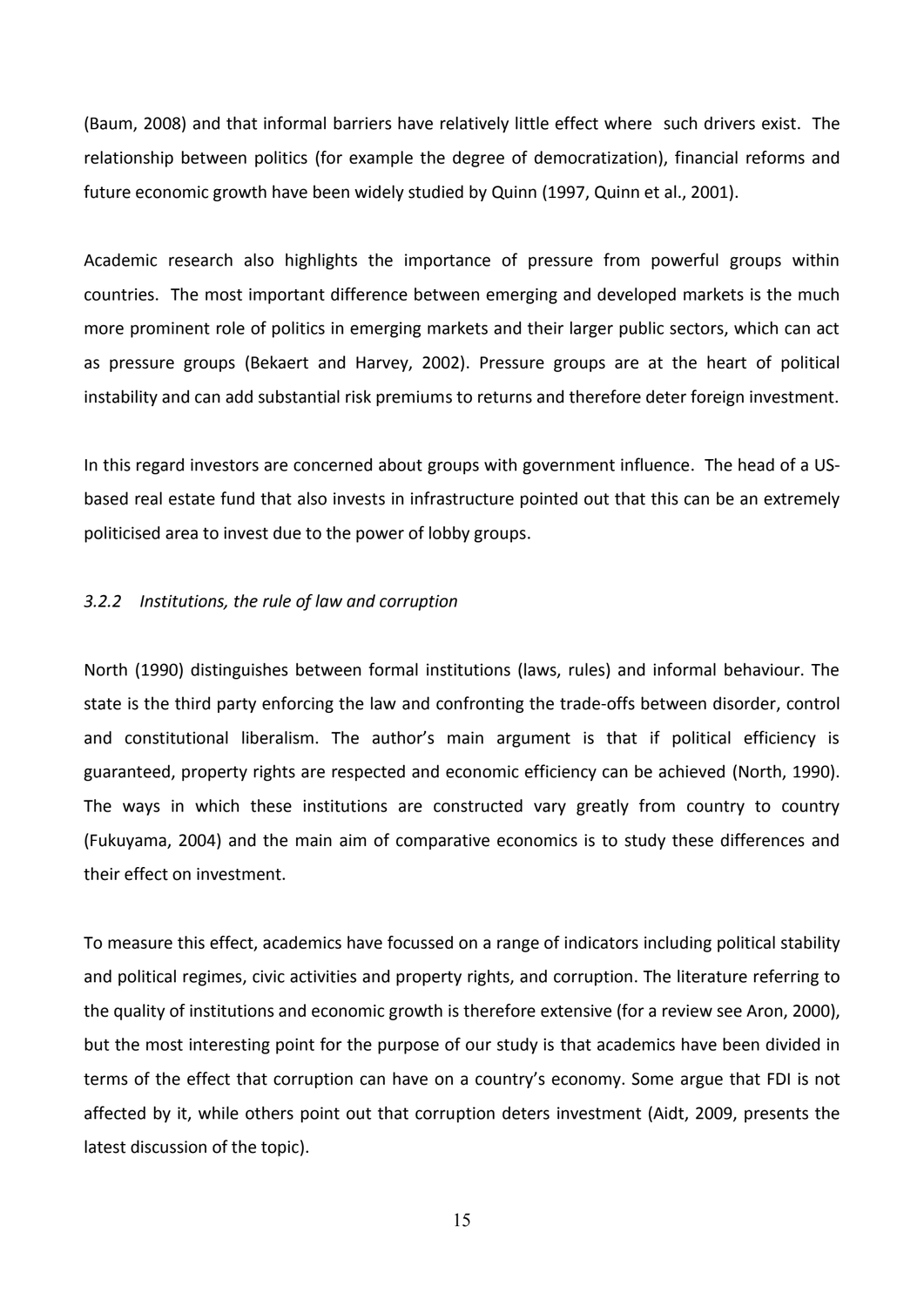In our survey the general opinion was that corruption, while damaging, was unavoidable in emerging markets; and it seems that some investors are willing to accept a certain degree of corruption in order to complete a transaction. The difficulty lies in quantifying what degree of corruption they are willing to accept and how they use middlemen to avoid a direct connection with it.

Corruption is particularly difficult for institutional fund managers who declared, when interviewed, that they will not become involved in an economy perceived to be corrupt. Some interviewees pointed out the impact of tightening regulations such as money-laundering controls, but noted that these are not globally standardised. This could be a barrier to entry for countries with weak institutions and high levels of corruption.

#### *3.2.3 Economic stability*

In capitalist economies, public and private institutions can change or establish new economic rules. In other words, they can shape the characteristics of a country (laws, culture, history, politics, economics, and so on), how the institutions are shaped and how much the state intervenes affects the country's economic performance, risk and investment (North, 1990). Even though it seems that economic stability is an important factor for investments, some interviewees expressed different views: "*we cannot control what happens in the market, interest rates and all that, so we tend to focus I would say 80% of our efforts on the analysis of the individual asset and not what is going to happen to the country or city.*"

#### *3.2.4 Currency risk*

Currency movements can have a dramatic impact on equity returns for foreign investors. A possible irony of international investment is that many developing economies manage to keep exchange rate volatility lower than that which is typical in industrial economies. This is not surprising, as many developing economies try to peg their exchange rates to the U.S. dollar or to a basket of currencies (Bekaert, 1995). (A critical literature review on currency risk and international real estate investment can be found in Sirmans and Worzala, 2003.)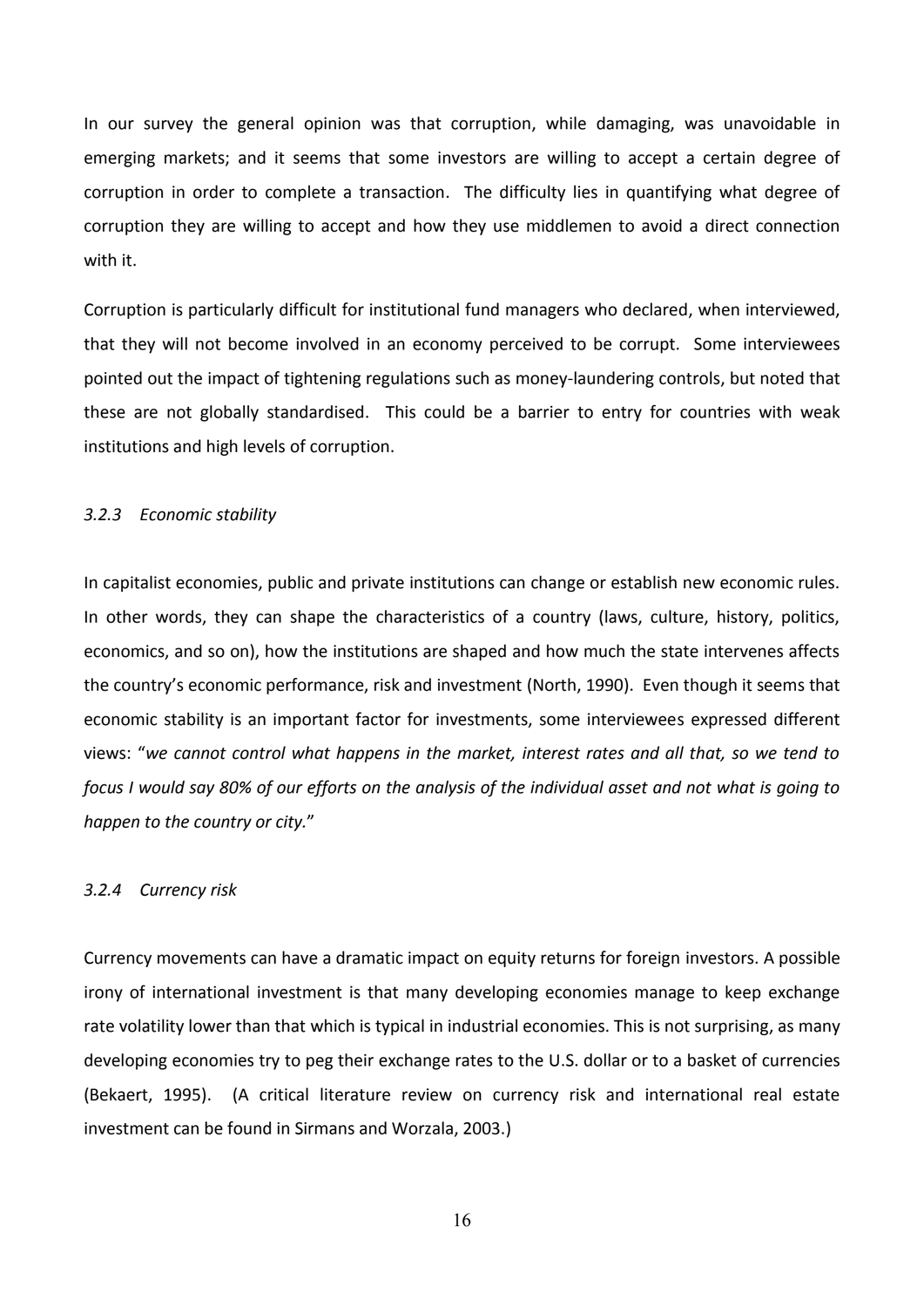Our survey indicated that this is an important risk, and often the main question that an investor poses before investing is whether or not is possible to hedge the currency: "*If you are somewhere like China you can't really hedge, so, you end up with highly charged debates- this is an important matter, you can't ignore it. There are hours and hours of discussion about what to do with the currencies if you cannot hedge*". Another commented: "*This is something that is a key part of the business. We should hedge if we can, because we are property investors and not currency specialists. That will add to costs, and this is a major concern when hedging costs are very high or hedging is impossible".*

#### *3.2.5 Liquidity risk*

Liquidity risk captures the time it takes to execute trades, other factors such as the direct and indirect costs of trading, and risk and uncertainty concerning the timing of selling and the achievement of the expected sale price. The [risk](http://www.investorwords.com/4292/risk.html) that arises from the difficulty of [selling](http://www.businessdictionary.com/definition/selling.html) an [asset](http://www.investorwords.com/273/asset.html) is important in portfolio investment, but is less commonly referred to in FDI literature. In real estate investment, liquidity risk is generally a more serious issue (IPF, 2004).

Crucial in the issue of liquidity for emerging property markets, especially for opportunity funds which try to buy and sell in a short space of time to maximise their (internal rate of) return and performance fees or carried interest payments, is the prospective 'take-out'. Who will buy the property when the investor sells it? Emerging markets are likely to have less well developed local institutions and investment funds, and international owners are less likely to be represented, in developing or emerging markets. In addition to potential shortages of equity players ready to buy, there may also be a shortage of bank debt. Local investors may find it hard to raise the cash to buy a property if there is no local debt available, and international buyers will often use local debt to hedge some currency risk (Baum, 2009), so if debt is unavailable liquidity can disappear. This is a critical problem for a closed ended, limited life unlisted property fund.

Replies to our survey regarding liquidity were diverse, although the majority stated that this was a high barrier. Among those was a fund manager who stated that liquidity issues were once more a high barrier since the 2008 collapse: "*One of the massive casualties of the crash was liquidity. This time last year everybody was desparate for cash*". For this reason he stated that in the near future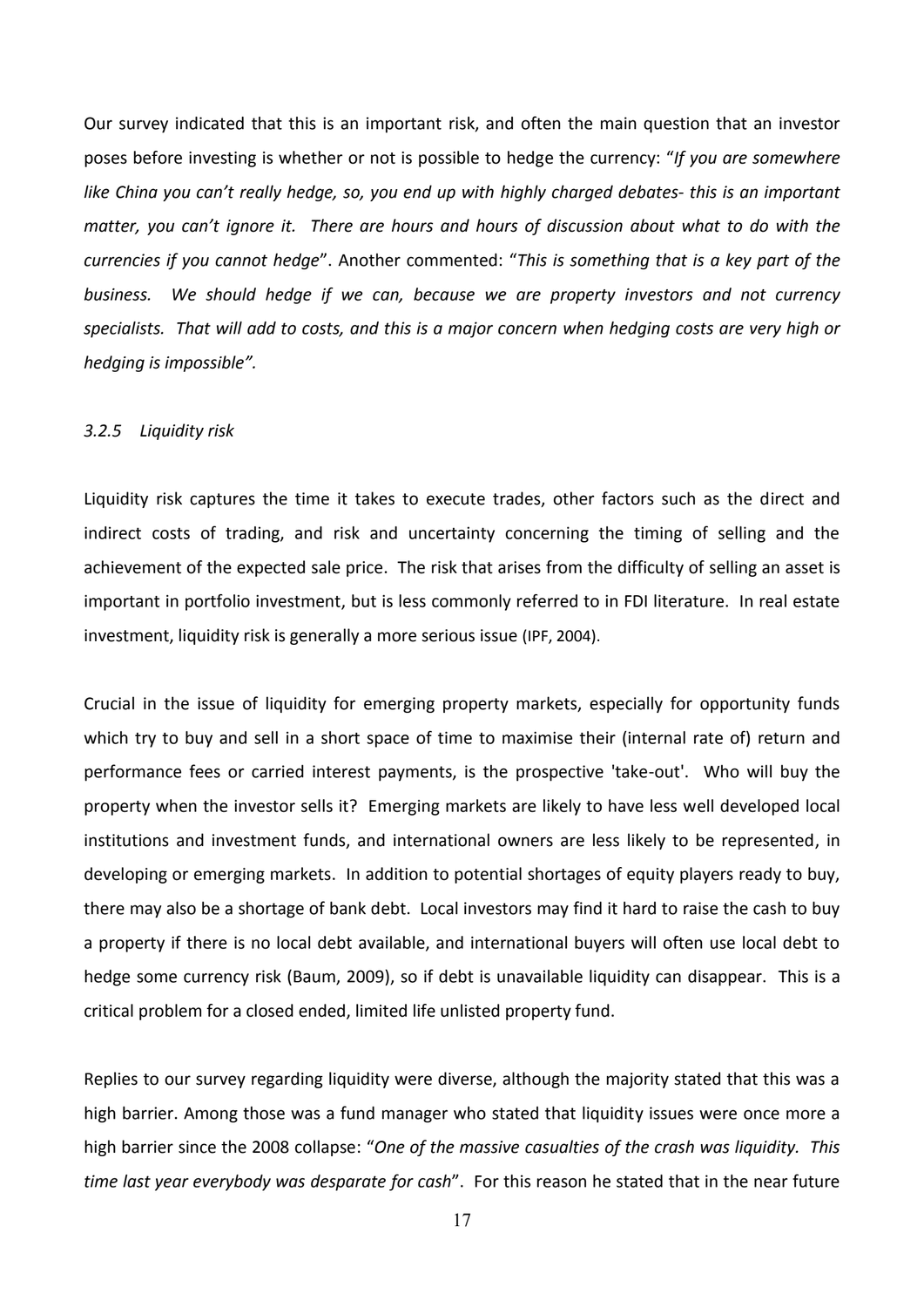"*investing institutions will up their proportion of cash, bonds and listed equities, because of liquidity issues*." This suggests a withdrawal from less liquid emerging markets.

Among those who rated liquidity as a medium to low barrier was the head of research of a large firm of investors who stated that the importance of this issue differed between property developers and investors. For the former, lack of liquidity was a problem, but for an investor accurately anticipating improvements in the liquidity of an illiquid market can deliver excess returns.

#### *3.2.6 Cultural barriers*

Despite the empirical research which attempts to price different type of risks, there is some evidence that investment decisions are also based on sentiment (Lizieri, 2009). As stated before, investors' behavioural attitudes have been the subject of recent research (Bailey, Kumar, and Ng, 2004; Graham, Harvey, and Huang, 2004) but further analysis is needed in order to disentangle economic bias based on GDP and population stock and flows from the influence of formal and informal barriers when it comes to making real estate investment decisions at an international level.

Interviewees in our survey all agreed that there were cultural barriers, exemplified when dealing with countries with certain religious beliefs. Even in those cases, however, the general view was that there were solutions available such as using specialised lawyers that could make the deal compliant with the religious beliefs of the locals.

Sometimes the cultural barrier can be subtle: one of the interviewees was involved in the foreign development of a research laboratory which included facilities for animal testing, and said: "*in the UK we would have never got involved in that but in [X] they didn't even understand why we were so worried about it*". Others cited difficulties in doing business between between Europe and Asia caused by language barriers and the pace at which business is conducted. Some pointed out the fact that making slow progress could be a deliberate negotiation technique used against timelimited foreign buyers.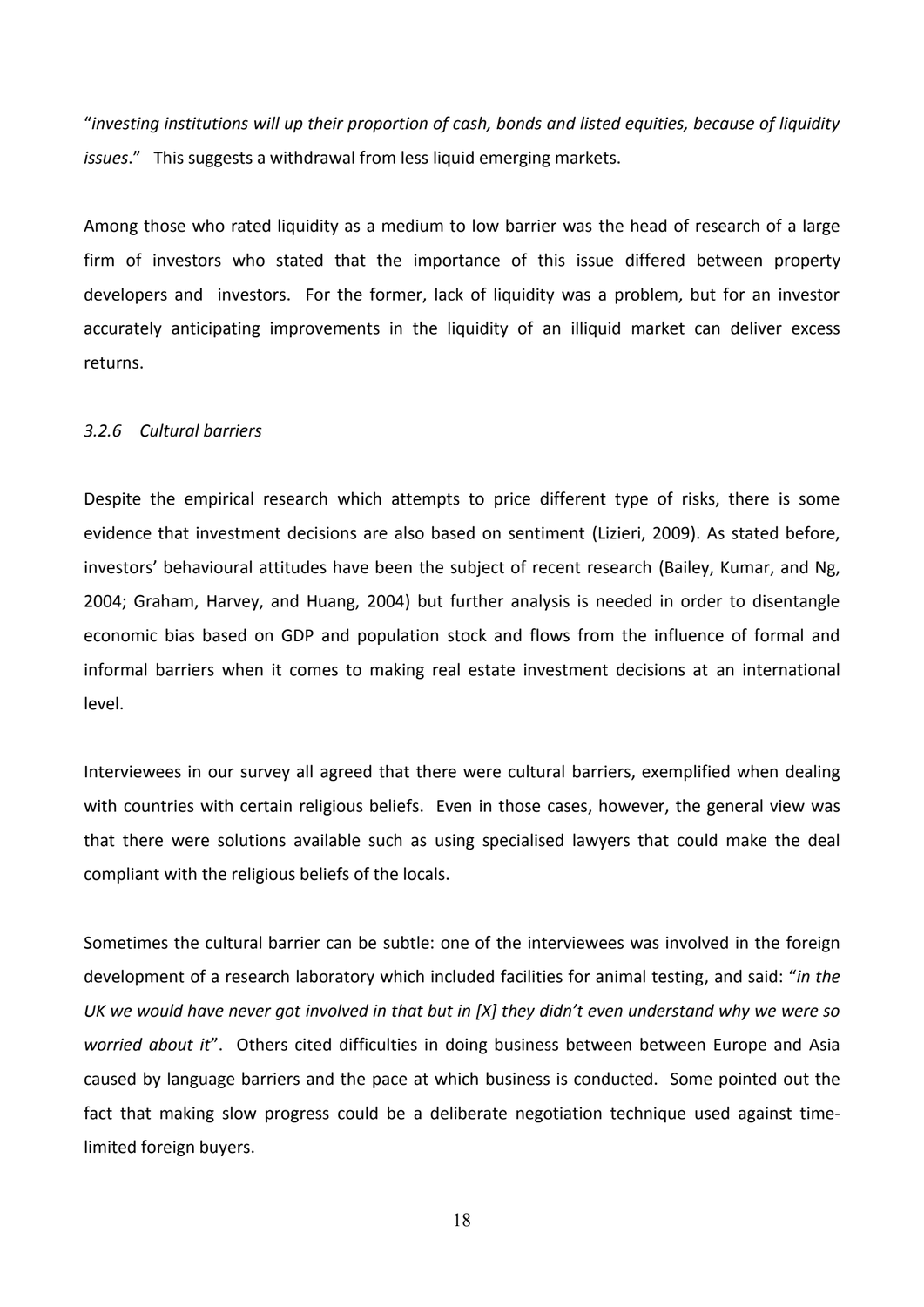For others economics and transparency clearly over-ride local culture. Even religion is irrelevant as long as the geopolitical situation is stable. While investors say that cultural barriers do not affect their decisions, they do state that precedence has an influence in their country of choice: "*I think in my business you look at precedence. Historical deal and track records can have an influence on people. Some people went to France in the 70s and that went horribly wrong and that stopped other English people from coming here for 20 years. The history of deals, what happened to those deals and why they went wrong are influential*".

An important cultural factor that was mentioned in the survey but which has not been fully reported in academic literature is related to communications, and in particular the language barrier, which was related to the level of education in the targeted country and familiarity with a culture and language by westerners, especially American and British. This is important in the property world because real estate is not a screen-based, centralised market.

Others considered the history of their own (UK) companies and the way they began to expand, stating that their diversification activity started with the former British colonies and expanded from there. Real estate is a local business, and negotiations are human activities and not electronic, so knowledge of the culture is crucial to build good relationships and achieve transactions. (The policy of Westfield, the largest listed property company in the world in 2010, is indicative. Originally Australian, Westfield invested as at 2010 in the US, Canada, the UK, Australia and New Zealand.)

Others mentioned the imperative of building a relationship of trust when a local partner is needed: "*People don't see things the same way, and often you are not sure what it is that your money goes into, because of cultural misunderstanding, corruption or fraud. I think the human nature side of this is terribly important"*.

It could be the case that the targeted country has all the conditions for investment but a failure to find the right local partner could jeopardise investment. For large funds with offices across the world this does not seem to be a problem, and usually the way they branch out is by contacting ex patriates in the host country. If that is not possible, then the usual way is to develop relationships with locals over a long time period.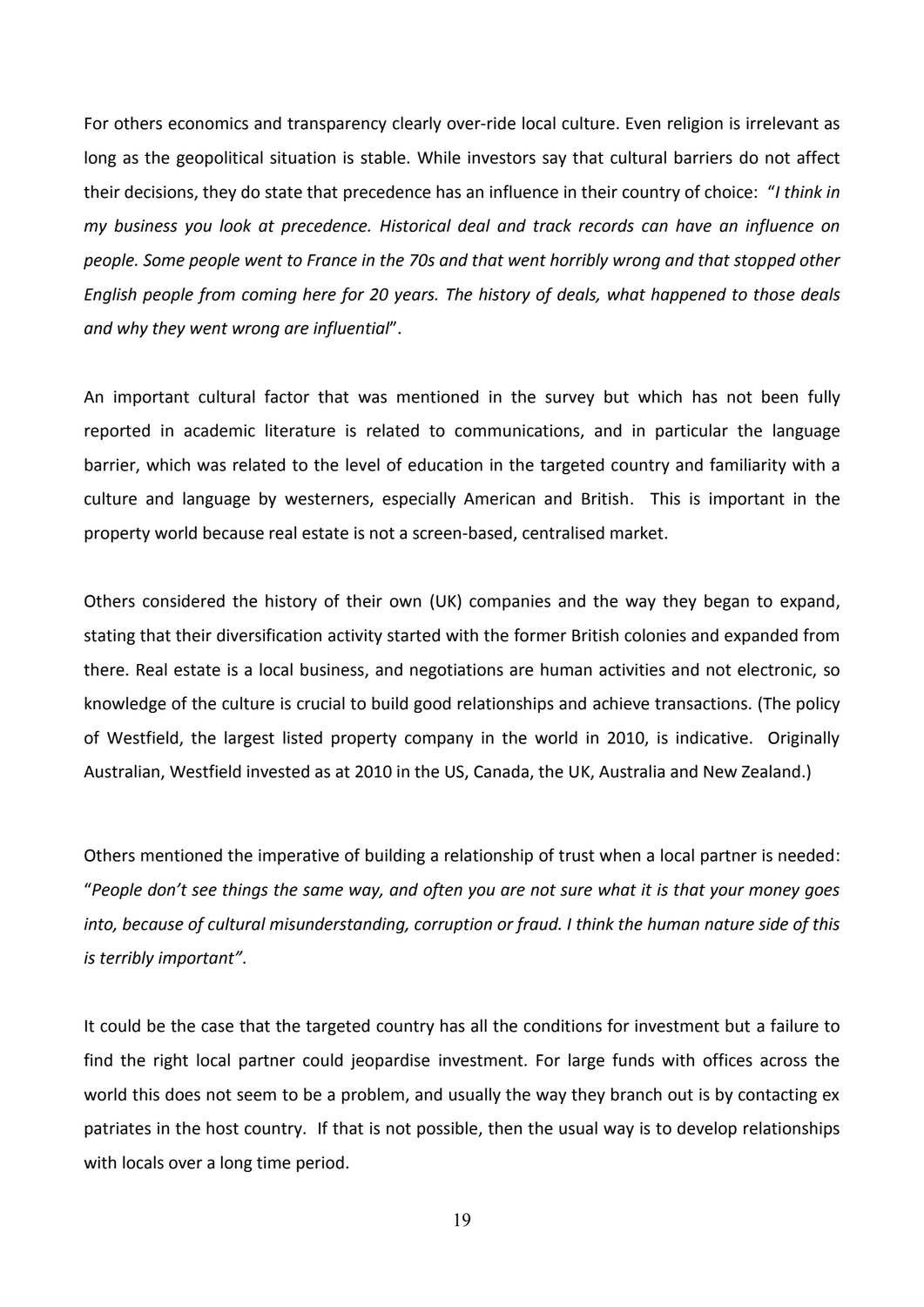#### *3.2.7 Geographical barriers*

Some theories contest the inevitability of financial globalisation, claiming that geographical barriers remain significant. The general view expressed in our survey confirmed this to a considerable extent. The ability to visit the country of investment (especially if no visa is required, and time differences are minimal) was thought to be a definite advantage. It was also considered an advantage for decision-making. One interviewee stated that people underestimate how exhausting it can be to travel and hold meetings: "*you have to manage the distance so that you can go and spend a week somewhere, complete the negotiations and come back, because as soon as someone knows that you have a plane to catch negotiations slow down, and then you give things away*".

The view of this interviewee was that even when operations are run from a central office in the home country of the investor, people still need to visit the target market, as real estate is a *"global market, local asset".* Others considered that geographical proximity is an important factor mainly because people now do not buy on trust: "*today people like to know more, and every piece of real estate is different so you need to go there [...] people don't rush to buy things without local due diligence, and that slows things down*."

A fund manager from a large investment company stated that proximity helped. Reflecting on the way his company invested he pointed out that activity tended to be clustered (US, UK, France Germany, and, in Asia Tokyo, Beijing and Hong Kong). He also pointed out that 70% of the global real estate market was located in these places, so in his view it was worth creating hubs to approximate a local operation. To him the idea of studying possibly 30 countries, and another 30 legal and tax systems in order, to add an extra 15% to the investment portfolio by value was simply not worth the cost. Others agreed that the market in the host country has to be large enough to be worth opening a local hub, as geographical or cultural problems (such as language and time zones) are reduced and can be accommodated within the local company

#### *3.2.8 Legal and title risk*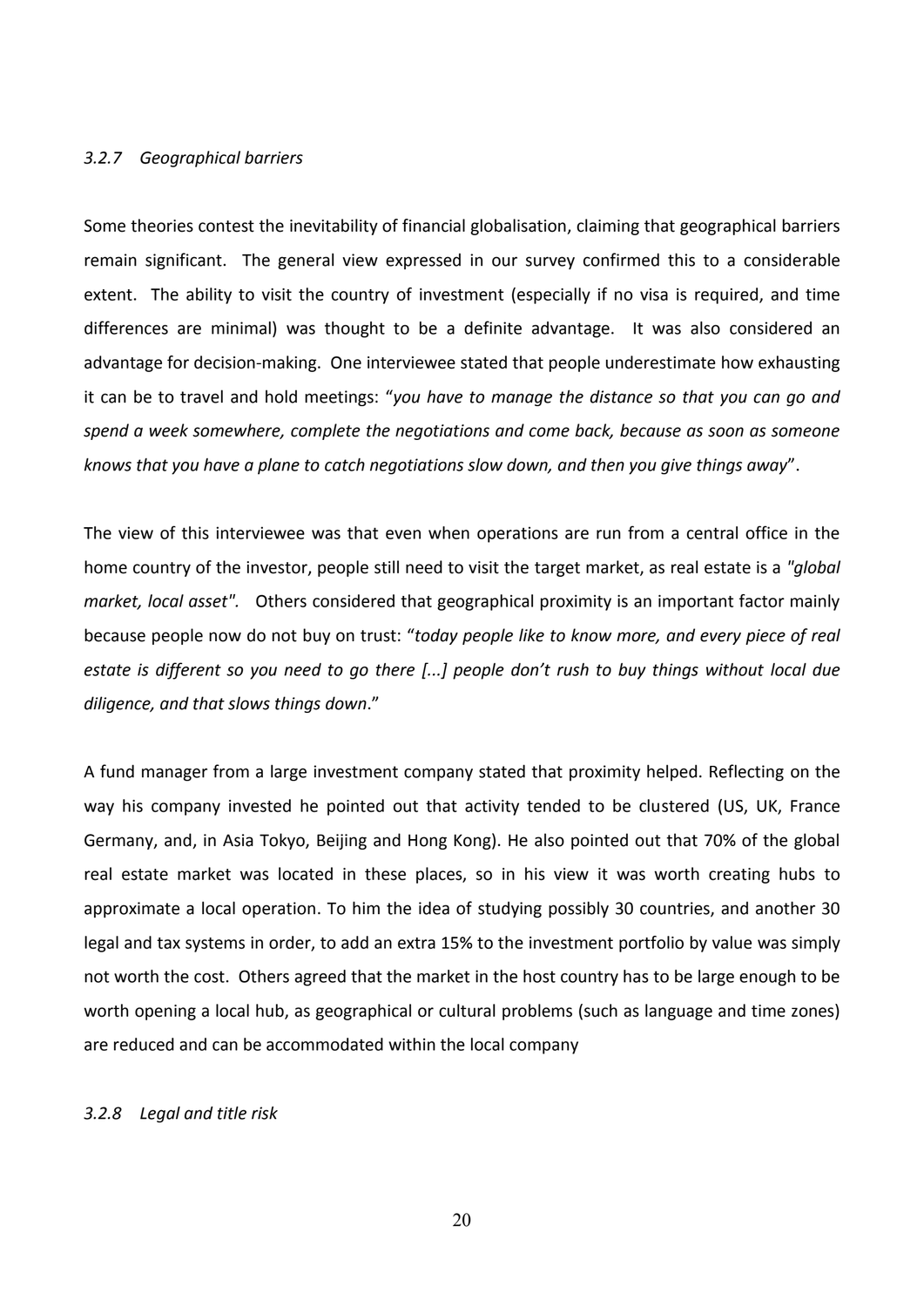Our survey showed that the lack of a good legal framework is considered seriously problematic among investors. Confidence in the legal system and the courts is vital for investors if faced with any of these barriers *"so that if you have a legal wrangle with the government you still have a chance of winning".* China was often mentioned as an example of a country with a complicated legal system, and also the place where foreign lawyers are less well accepted than local practitioners.

Protection in the case of tenant default and the risk of defective title are other examples of the legal risks seen as important by the investors we interviewed. In cases where tenants default, then the different political systems of countries become relevant especially when landlords seek enforcement and/or compensation. As one of our interviewees explained: "*In Europe, if your tenants don't pay it can take you months to get them out. In Texas if that happens you go back the following week and simply put a padlock on the door."* 

A critical real estate issue is the risk of defective or unenforceable title. This is an issue in newly democratised markets such as the Baltic region and central, eastern and south-eastern Europe, where prior claims preceding communist state ownership can complicate acquisitions. This risk can be insured in many cases, but not in all. In Buenos Aires, for example, methods of piecemeal or tiered development can lead to multiple ownership and a scarcity of institutionally acceptable single title assets. This problem is not particular to Buenos Aires; many Latin American cities present the problem of 'informal markets', the gradual populating of land around the peripheries of major urban centres that not only lacks infrastructure but also clear legal title (Abramo 2010). The issue of state title 'resumption' has been problematic in Zimbabwe, and adds to the conception of title and legal risk associated with political risk. *"Why take this risk or pay excessive costs of due diligence or insurance, especially when currency risk is also present, unless prospective returns are huge?"* In summary, problems regarding land title are fundamental and mission-critical. Others expressed a view that "*countries will not attract investment if they have problems with their land, legal system, contracts"*.

#### **4. Conclusions**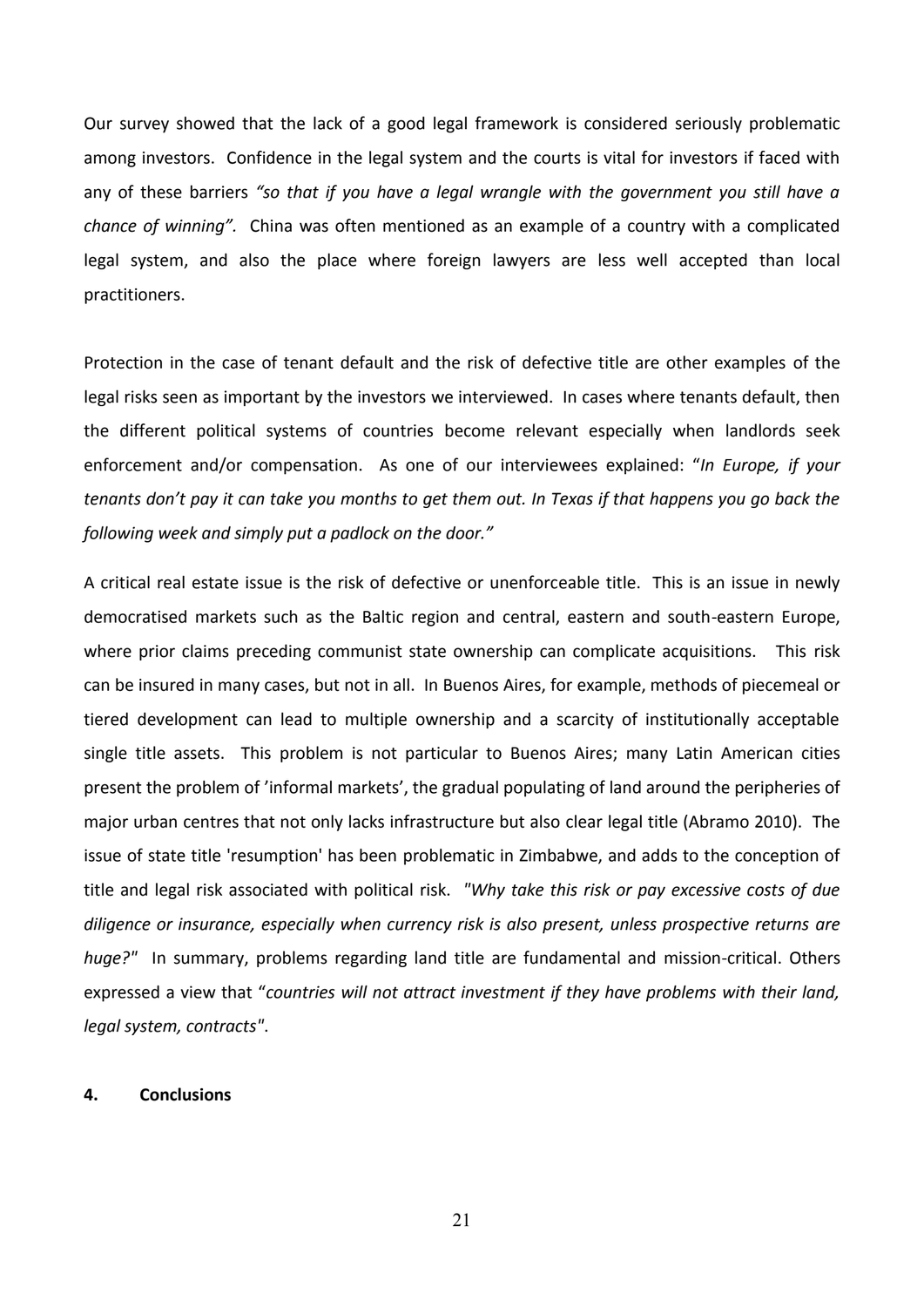Formal and informal barriers to international investment are important in determining cross-border real estate capital flows. Formal barriers are prevalent in real estate markets because real estate ownership is easily regulated, real property is easily taxed and capital controls can be applied to real estate assets as easily as they can to any asset type. This may act to leave domestic investors in a better relative position and exclude foreign buyers.

Informal barriers are equally challenging. The large lot sizes involved in real estate means that diversification is less easily achieved (Baum, 2007) and this leaves systematic country risks with investors. Currency and title risks in particular are likely to loom large in investor's thinking. In an equity portfolio, emerging market currency risk can be diversified; for a real estate investor, this may be impossible, meaning that hedging is required, but this can be very costly or even impossible to achieve.

The different formal and informal barriers we find to be of likely significance in international real estate are listed in Table 1. This shows that there is a difference in the impact that restrictions to capital accounts have on general FDI and on real estate investment. Real estate investors consider this to be a high barrier, and the size of the host market and the opportunity have to be substantial to justify taking this risk. In the case of legal barriers and taxation, however, investors in our survey were more inclined to think that these problems have a solution, and the discrepancy between the academic papers and the results of our survey highlight the particularities of real estate FDI. A host country could be much more inclined to offer tax and cost benefits to a company that is seeking to relocate its manufacturing plant to their country than to a real estate investor. But even if investors agreed that they are ways around formal barriers, they also agreed that the informal ones are much more difficult to evaluate and to measure.

#### **Table 1: Barriers to Real Estate FDI**

| <b>FORMAL</b>                      |                    |  |
|------------------------------------|--------------------|--|
|                                    |                    |  |
| 1 RESTRICTIONS TO CAPITAL ACCOUNTS |                    |  |
|                                    |                    |  |
| <b>GENERAL FDI</b>                 | <b>REAL ESTATE</b> |  |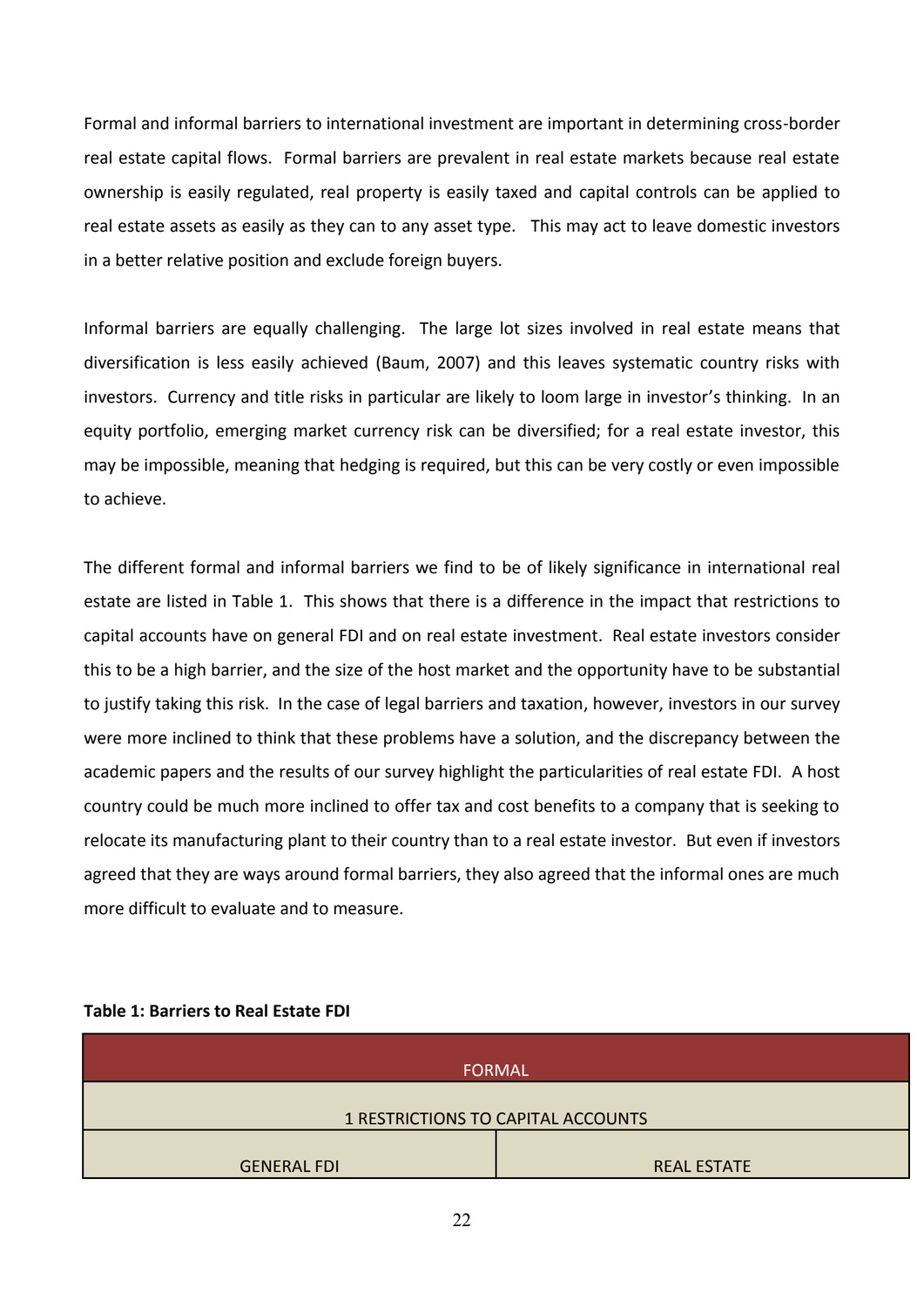| Is not affected                                                                                                  | A high barrier                                                                                                                                           |
|------------------------------------------------------------------------------------------------------------------|----------------------------------------------------------------------------------------------------------------------------------------------------------|
|                                                                                                                  |                                                                                                                                                          |
| <b>2- LEGAL BARRIERS</b>                                                                                         |                                                                                                                                                          |
| <b>GENERAL FDI</b>                                                                                               | <b>REAL ESTATE</b>                                                                                                                                       |
| Equity held by foreigners can be limited, and foreign<br>investment may be banned from the country<br>completely | Ownership restrictions are clearly a very high<br>barrier, but such restrictions can be overcome by JV<br>The host country must have a good and reliable |
|                                                                                                                  | legal system                                                                                                                                             |
|                                                                                                                  | Problems with tenants can be difficult to deal with<br>in certain countries                                                                              |
| <b>3- TAXATION AND COSTS</b>                                                                                     |                                                                                                                                                          |
| <b>GENERAL FDI</b>                                                                                               | <b>REAL ESTATE</b>                                                                                                                                       |
| High taxation of foreign owners is a strong<br>deterrent to investing in a foreign country.                      | This is not a high barrier as long it is believed tax<br>can be compensated for by high post-tax returns                                                 |
| <b>INFORMAL</b>                                                                                                  |                                                                                                                                                          |
| 1- POLITICAL RISK                                                                                                |                                                                                                                                                          |
|                                                                                                                  |                                                                                                                                                          |
| <b>GENERAL FDI</b><br>Investors will be deterred from investing in non-                                          | <b>REAL ESTATE</b><br>Low barrier if the country has a strong economy and                                                                                |
| democracies                                                                                                      | acceptable legal framework                                                                                                                               |
| Pressure groups are at the heart of political instability<br>and can add substantial risk premiums to returns    | Low barrier, although infrastructure investment can be a<br>very politicised area and a problem for developers                                           |
| 2- INSTITUTIONS, RULE OF LAW AND CORRUPTION                                                                      |                                                                                                                                                          |
| <b>GENERAL FDI</b>                                                                                               | <b>REAL ESTATE</b>                                                                                                                                       |
| Perceived corruption deters FDI                                                                                  | Medium barrier: corruption deters investors                                                                                                              |
| <b>3- ECONOMIC STABILITY</b>                                                                                     |                                                                                                                                                          |
| <b>GENERAL FDI</b>                                                                                               | <b>REAL ESTATE</b>                                                                                                                                       |
| Is an important factor in attracting FDI                                                                         | <b>Medium barrier</b>                                                                                                                                    |
| <b>4- CURRENCY RISK</b>                                                                                          |                                                                                                                                                          |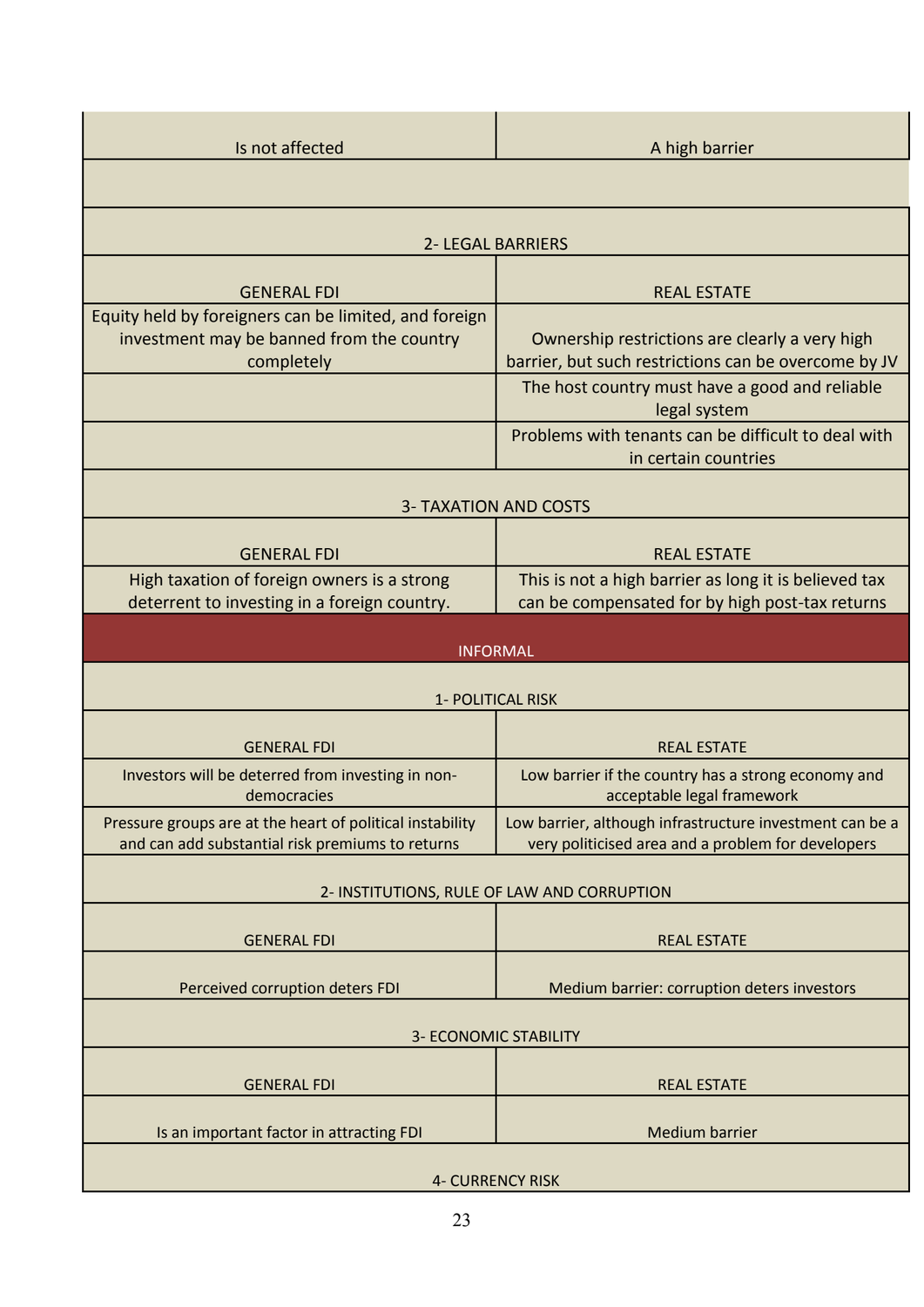| <b>GENERAL FDI</b>                                   | <b>REAL ESTATE</b>                                         |  |
|------------------------------------------------------|------------------------------------------------------------|--|
| Currency movements can have a dramatic impact on     | A very high barrier if investors cannot hedge or if the    |  |
| equity returns for foreign investors                 | cost of hedging is too high                                |  |
|                                                      |                                                            |  |
| <b>5- LIQUIDITY RISK</b>                             |                                                            |  |
|                                                      |                                                            |  |
| <b>GENERAL FDI</b>                                   | <b>REAL ESTATE</b>                                         |  |
|                                                      |                                                            |  |
| Not a high barrier in FDI                            | A high barrier                                             |  |
|                                                      |                                                            |  |
| <b>6- CULTURAL BARRIERS</b>                          |                                                            |  |
|                                                      |                                                            |  |
| <b>GENERAL FDI</b>                                   | <b>REAL ESTATE</b>                                         |  |
| Some evidence that investment decisions are based on | Religion is not a high barrier; language and education are |  |
| sentiment and cultural issues                        | important; local partners are helpful                      |  |
|                                                      |                                                            |  |
| 7- GEOGRAPHICAL BARRIERS                             |                                                            |  |
|                                                      |                                                            |  |
| <b>GENERAL FDI</b>                                   | <b>REAL ESTATE</b>                                         |  |
|                                                      | A medium barrier unless local hubs are used, in which      |  |
| Geographical barriers are decreasing                 | case the market must be large                              |  |
|                                                      |                                                            |  |
| 8-TITLE RISK                                         |                                                            |  |
|                                                      |                                                            |  |
| <b>GENERAL FDI</b>                                   | <b>REAL ESTATE</b>                                         |  |
|                                                      | A very high barrier: countries will not attract FDI if     |  |
|                                                      | investors have problems with title                         |  |

This paper set out to examine the barriers affecting real estate FDI. We found three formal and eight informal barriers. We also found that informal barriers are much more difficult to measure than the formal ones, and our interviewees consistently expressed the view that there was a certain degree of political turmoil, of corruption, of cultural and geographical distance that they were willing to accept.

More research is needed to quantify formal and informal barriers as they exist at the individual country level, and to use these measures to explain cross-border real estate investment flows.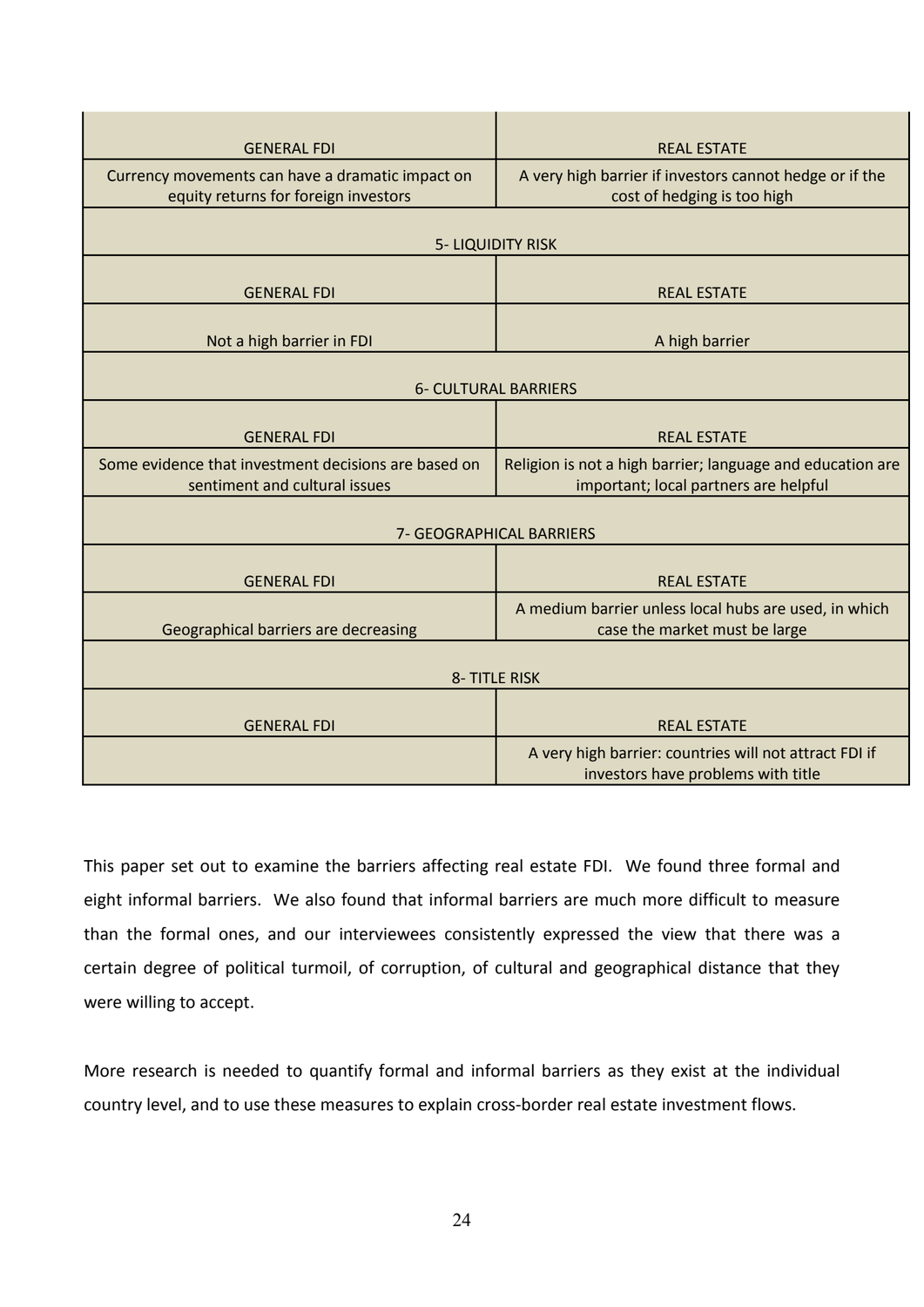#### APENDIX 1

#### **List of Interviewees**

Regional Managing Director, Real Estate Advisory, EMEA Bank Managing Director. European Head of Investments Fund Manager Real Estate Industry Leader, MENA Consultancy Firm Founding Partner. Executive Chairman Fund Manager Chairman Chairman Chairman Chairman Chairman Chairman Chairman Chairman Chairman Chairman Chairman Chairman Ch International Director, Head of European Strategy **Fund Manager** President and Chief Executive Officer Real Estate Consultant Head of Real Estate Fund Manager Chief Executive Officer Fund Manager Chief Executive Officer Fund Manager Joint Chief Executive **Fund Manager** Partner Lawyer Deputy Chairman **Property Company** Global Advisor **Advices Property Research Firm** Head of Research **Fund Manager** Fund Manager Group Research Director **Property Company** Real Estate Advisor **Wealth Manager** Head of Strategy **Fund Manager** Fund Manager Chair, Investment Committee Fund Manager Chief Investment Officer Fund Manager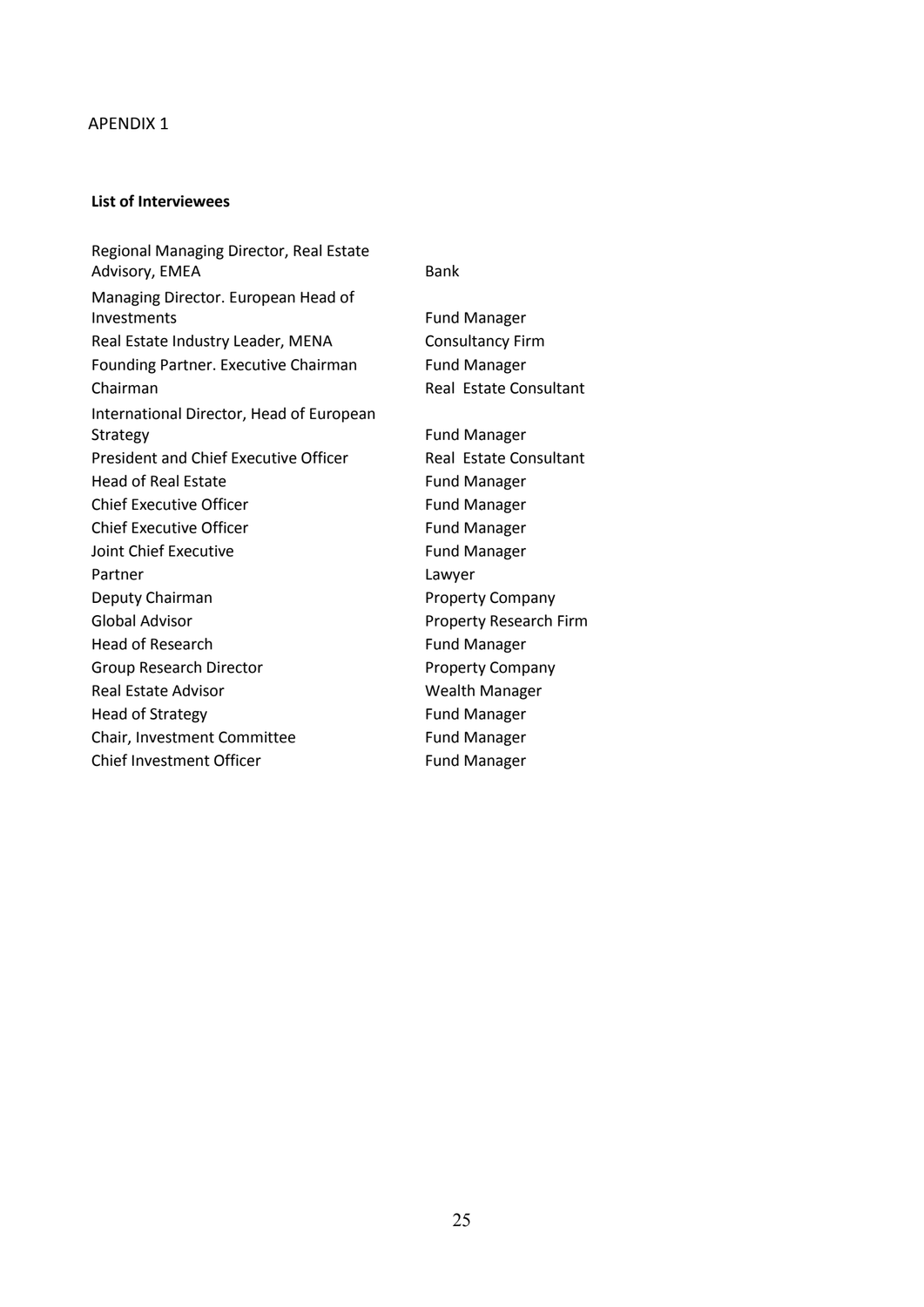#### **References**

- Abramo, P. (2010): Mercado Informal y la Producción de la Segregación Espacial en América: La Ciudad COM-FUSA informal. Unpublished paper presented at the Latin American Real Estate Society Conference. Sâo Paulo, September 2010.
- Agnes, P. (2000): The "End of Geography" in Financial Services? Local Embeddedness and Territorialization in the Interest Rate Swaps Industry. Economic Geography, 76, 347-366.
- Aidt, Toke (2009): "Corruption, Institutions and Economic Development" Oxford Review of Economic Policy, 25, 2, pp. 271 - 291.
- Alesian, A. and Tabellini, G. (1989): External debt, capital flight and political risk. Journal of International Economics, 27, 199-220.
- Anderson J. and Van Wincoop, E. (2003): "Gravity with Gravitas: A Solution to the Border Puzzle" The American Economic Review, 91, 1, pp. 170 - 192.
- Aron, Janine, (2000): "Growth and Institutions: A Review of the Evidence" World Bank Rsearch Observer, 15, 1, pp. 99 - 135.
- Baum, A (2007): Managing Specific Risk in Property Portfolios, Property Research Quarterly (NL) Vol 6 No 2 pp 14-23
- Baum, A (2008a): Unlisted Property Funds: Supplying Capital To Developing Property Markets? International Real Estate Research Symposium, Kuala Lumpur, April
- Baum, A. (2008b): The Emergence of Real Estate Funds in Peterson, A. (Ed.) Real Estate Finance: Law, Regulation and Practice. London, LexisNexis.
- Baum, A (2009): Commercial Real Estate Investment: A Strategic Approach, Elsevier
- Bekaert, G. (1995): Market Integration and Investment Barriers in Emerging Equity Markets. World Bank Econ Rev, 9, 75-107.
- Bekaert, G. and Harvey, C. (2002): Research in emerging markets finance: looking to the future. Emerging Markets Review, 3, 429 - 448
- Black, F. (1974): International Capital Market Equilibrium with Investment Barriers. Journal of Financial Economics, 1, 4, 337-352.
- Brune, N., Garrett, G., Guisinger, A. and Sorens, J. (2001): The Political Economy of Capital Account Liberalization. Annual Meetings of the American Political Science Association. San Francisco, Department of Political Science, Yale University, Department of Political Science, UCLA.
- Case, B., Goetzmann, W. and Rouwenhorts, K. (1999): Global Real Estate Markets: Cycles and Fundamentals. Yale International Centre for Finance.
- Cavailable at Social Science Research Network, http://ssrn.com/abstract=1031010.
- Daniels, P. (1996): The Lead Role of Developed Economies, in Daniels, P. and Lever, W. F. (Eds.) The Global Economy in Transition. Harlow, Longman.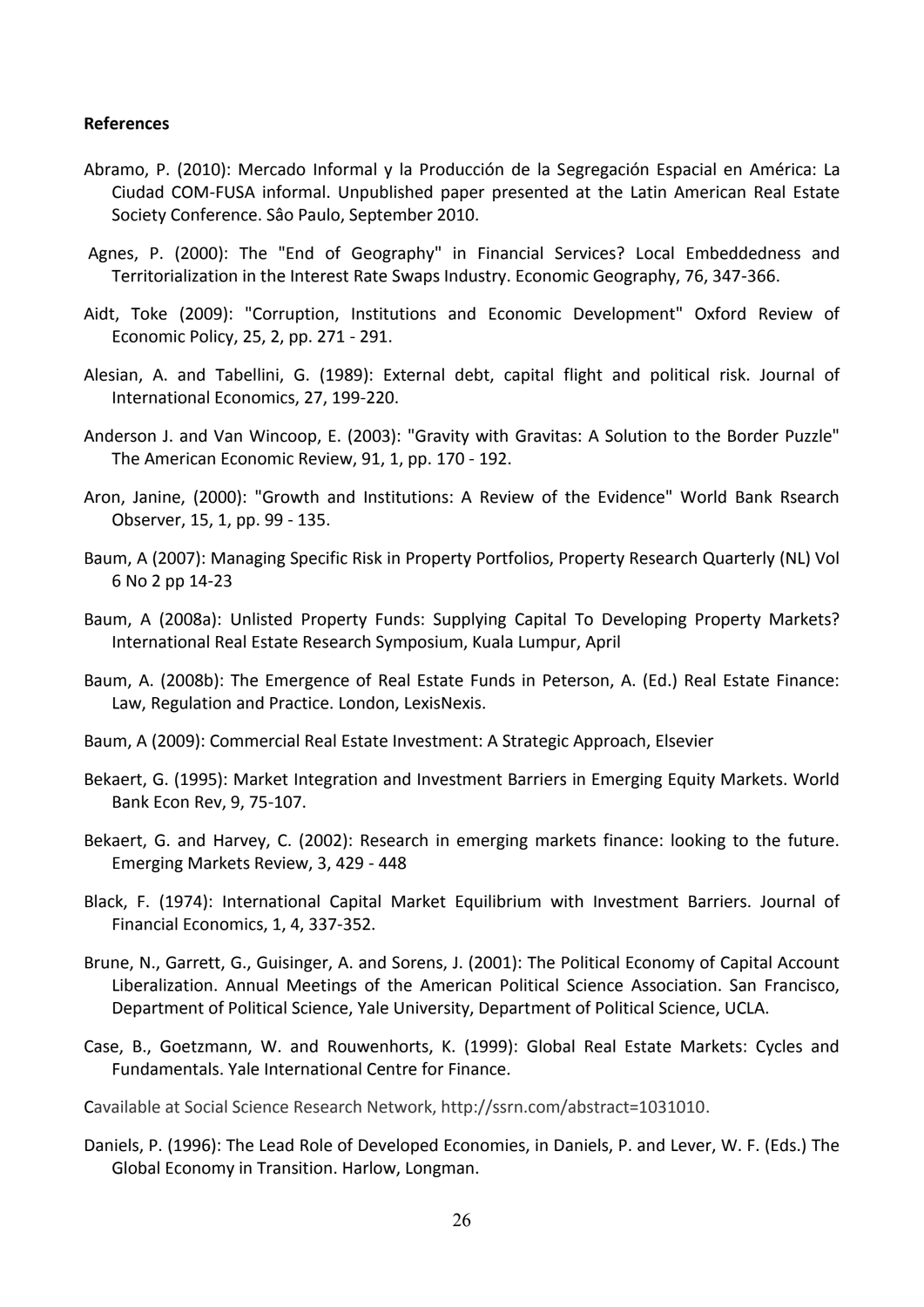- Daude C. Fratzscher M. (2008): "The Pecking Order of Cross Border Investment" *J*ournal of International Economics, 74, 1, pp. 94 - 119
- Demirguc-Kunt, A. and Huizinga, H. (1992): Barriers to Portfolio Investments in Emerging Stock Markets. The World Bank Publications.
- DEichengreen, B. (2001): Capital Account Liberalization: What Do Cross-Country Study Tell Us? The World Bank Economic Review, 15, 341 - 365.
- Eun, C. S. and Janakiramanan, S. (1986): A Model of International Asset Pricing with a Constraint on the Foreign Equity Ownership. The Journal of Finance, 41, 897-914.
- Fernández-Arias and Montiel, (2001): Reform and Growth in Latin America: All Pain no Gain? IMF Staff Papers, 48, 3, 522 - 546.
- Fukuyama, F. (2004): State Building: Governance and World Order in the 21st Century, New York, Cornell University Press.
- Garmaise, M. and Moskowitz, T. (2004) "Confronting Information Asymmetries: Evidence from Real Estate Markets" The Review of Financial Studies, 17, 2, pp. 405 - 437.
- Garrett, G. (2000): The Causes of Globalization. Comparative Political Studies, 33, 941 991.
- Hoesli, M., Lekander, J. and Witkiewicsz, W. (2004): International Evidence on Real Estate as a Portfolio Diversifier. Journal of Real Estate Research, 26, 161 - 206.
- Imazeki, T., and Gallimore , P.(2010): Domestic and Foreign Bias in Real Estate Mutual Funds, Journal of Real Estate Research, 26, 367 - 390.
- INREV (various): www. inrev.org
- IPF (2004): Liquidity in Commercial Property Markets. London.
- Jones Lang LaSalle (2008): Real Estate Transparency Index, London, Jones Lang LaSalle
- Lahiri, S (2009): "Foreign Direct Investment: An Overview of Issues", International Review of Economics and Finance, 18, 1, pp. 1-2.
- Lapoza, Steven (2007) The foreign direct investment property model: explaining foreign property demand & foreign property capital flows in transitional economies. University of Reading Thesis R10036
- Leyshon, A. and Thrift, N. (1997): A Phantom State? The De-traditionalisation of Money, The International Financial System and International Financial Centres. In Leyshon, A. and Thrift, N. (Eds.) Money Space. Geographies of Monetaries Transformations. London, Routledge.
- Lizieri, C, Worzala, E and Johnson, R (1998): To Hedge or not to Hedge? London: RICS
- Lizieri, C. and Kutsch, N. (2006): Who Owns the City 2006 Office Ownership in the City of London. Reading: University of Reading and Development Securities plc
- Lizieri, C. (2009): Towers of Capital. Office Markets and International Financial Services, Oxford, Wiley-Blackwell.